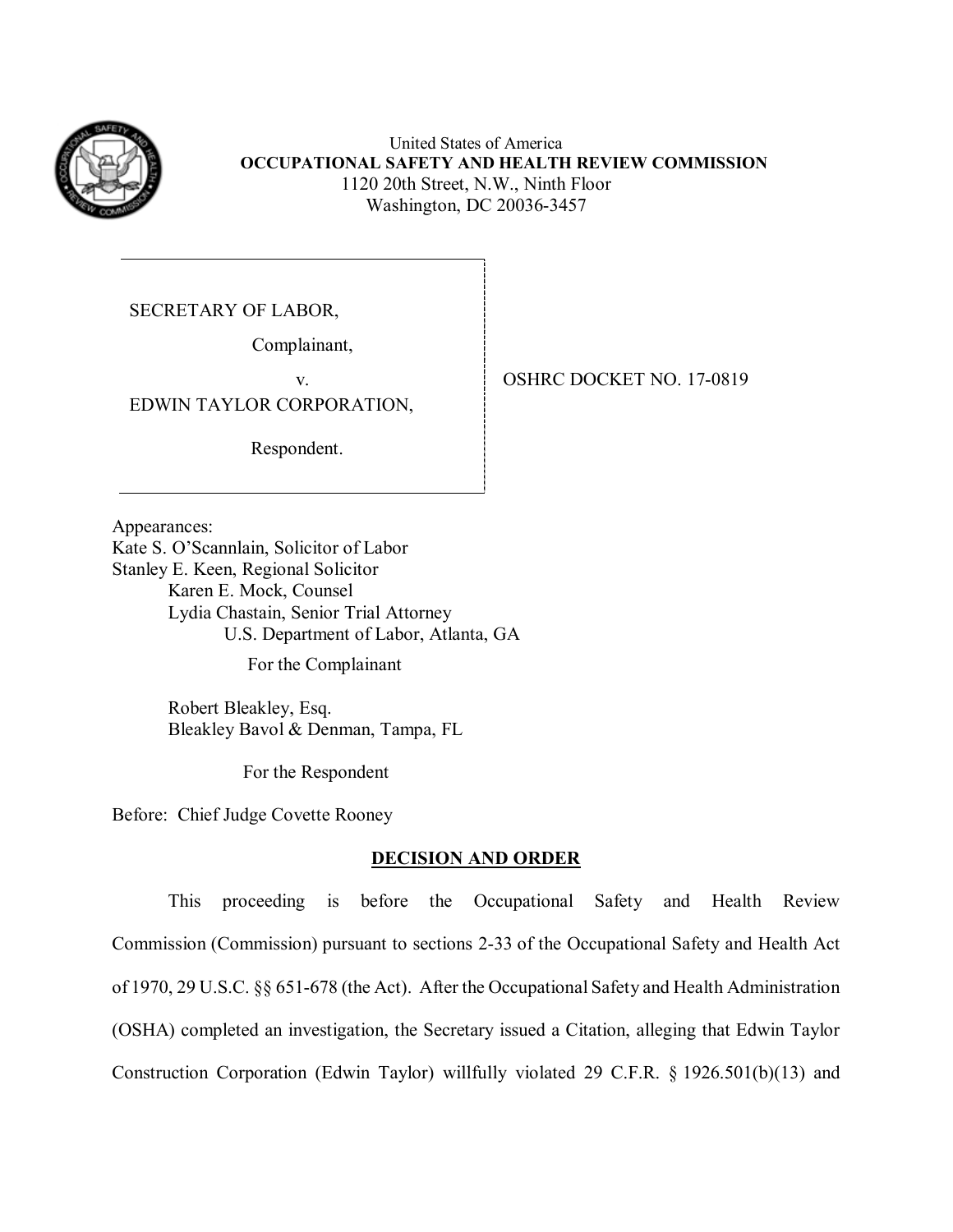proposes a \$126,749 penalty. Edwin Taylor filed a timely notice of contest, bringing this matter before the Commission. For the reasons that follow, the Citation is AFFIRMED as a willful violation of the Act and a penalty of \$101,399.20 is assessed.

#### **JURISDICTION**

engaged in business affecting commerce within the meaning of section  $3(5)$  of the Act.<sup>[1](#page-1-0)</sup> (Ans. at 1; Stips. A, B.) Based upon the record, the undersigned finds that at all relevant times Edwin of sections 3(3) and 3(5) of the Act. The undersigned concludes the Commission has jurisdiction over the parties and subject matter in this case. Edwin Taylor admits that, as of the date of the alleged violation, it was an employer Taylor was engaged in a business affecting commerce and was an employer within the meaning

#### **BACKGROUND**

 commenced an investigation at 349 7th Street S, Saint Petersburg, Florida (the Worksite). This a construction standard that requires fall protection. A laborer fell twenty-two feet through an unguarded opening at residential construction site and died as a result on November 3, 2016. (Stip. O.) After learning of the death, OSHA investigation led to a Citation alleging Respondent willfully violated 29 C.F.R. § 1926.501(b)(13),

 Edwin Taylor was responsible for constructing the shell for multiple condominium homes. It had "general supervisory authority over the [Worksite]." (Stips. C, F, G, H, K.) The project called for the construction of five three stories homes. (Tr. 53-54.) As part of its work, Edwin Taylor retained a subcontractor Adelo & Fernanda Construction Inc. (Adelo) to perform block and

<span id="page-1-0"></span> $1$  The parties stipulated that: "Respondent is an employer engaged in business affecting interstate commerce within the meaning of § 3(5) of the Occupational Safety and Health Act (the "Act"). (Stip. A.) In addition, they stipulated that: "Jurisdiction is conferred on the Commission by § 10(c) of the [Act]. … Subject to [Commission] and judicial review the presiding Administrative Law Judge has the authority to hear the case and issue a decision as prescribed by the [Act] and the Administrative Procedures Act." (Jt. Pre-Hr'g at 11.)<br>2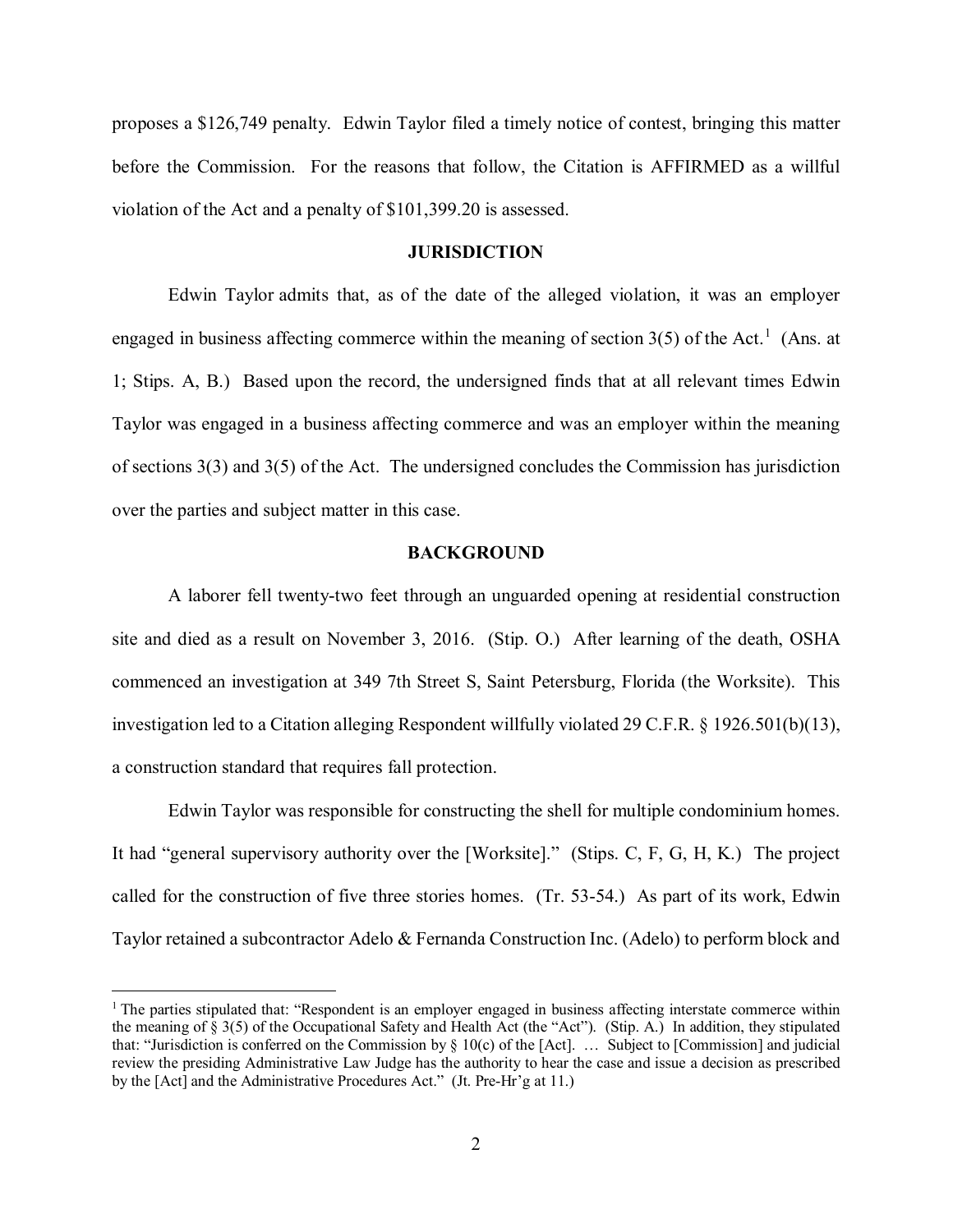framing work.<sup>[2](#page-2-0)</sup> (Stip. E; Tr. 196.) Adelo, in turn, retained another subcontractor, Francisco Sanchez Hernandez (FSH), to assist with the framing aspect of the work.<sup>[3](#page-2-1)</sup> (Stip. I, J; Tr. 126-27, 196.) The laborer who died was working directly with FSH.<sup>[4](#page-2-2)</sup> (Stips. J, O.)

Ostrander—directed and oversaw Adelo and FSH's work.<sup>5</sup> (Stips. C, F, G, K; Tr. 152.) Barros and Ostrander were superintendents. (Tr. 365, 407; Exs. C-24, C-25.) Zimmerman is the Vice superintendents. (Tr. 407; Ex. C-26.) David Patton, one of Respondent's owners, was also Buildertrend app and through conversations with the direct supervisors. (Tr. 240, 338-39, 423, 425-26; Ex. C-1.) Respondent's supervisors had the responsibility to enforce safety policy and the Three of Respondent's employees—Paul Barros, Jay Zimmerman, and Bronson President of Operations for Edwin Taylor's shell construction business and manages the regularly sent photographs of and messages about the work occurring through the company's authority to require sub-contractors, including FSH and his workers, "to correct safety and health violations on the [W]orksite." (Tr. 169, 423; Stip. K.)

 $(Stips. J. O.)$ 

<u>.</u>

(Stips. C, F.)

<span id="page-2-0"></span><sup>[</sup>W]orksite." (Stip. E.) <sup>2</sup> The parties stipulated: "Respondent subcontracted with [Adelo]. to perform block and framing work at the

<span id="page-2-1"></span> $(Stip. I.)$ [W]orksite." (Stip. E.)<br><sup>3</sup> The parties stipulated: "[Adelo] hired [FSH] and his crew of framers to perform the framing work at the [W]orksite."<br>(Stip. I.)<br><sup>4</sup> The parties stipulated:

<span id="page-2-2"></span>

J. [FSH] and his framing crew were performing framing work at the [Worksite] on November 3, 2016. …

 the fall. O. On November 3, 2016 [laborer], an employee of [FSH], fell through an unprotected floor opening on the third floor of the townhome unit; [laborer] ultimately died from the injuries he sustained from

<span id="page-2-3"></span> $<sup>5</sup>$  The parties stipulated:</sup>

 C. Respondent's employee Paul Barros was capable of identifying existing and predictable hazards at the [W]orksite. …

 F. As of at least November 2, 2016, Respondent's employee Paul Barros had authorization to take prompt corrective measures to eliminate existing hazards at the [Worksite].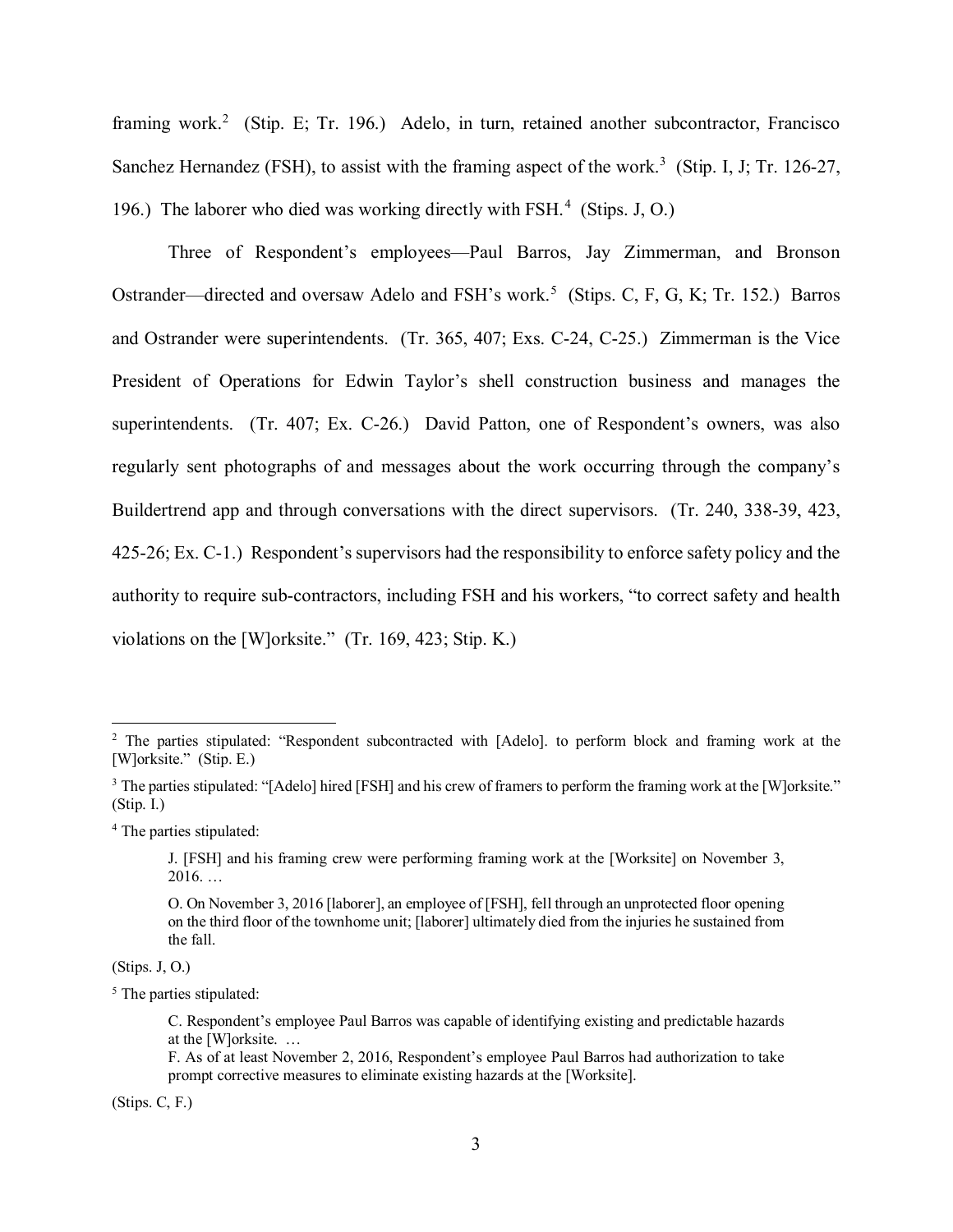the block exterior of the first floor of the townhomes and decking for the second floor. (Tr. 132, 335; Ex. C-1.) Workers continued to engage in tasks at a height in excess of six feet over the next two weeks without any guardrails. (Tr. 39-40, 95, 169-70: Exs. C-2 thru C-9.) On the afternoon of November 3, 2016, a worker fell twenty-two feet and was killed. (Tr. 172, 255; Ex. C-1.) Only then were guardrails were installed in most areas of the Worksite. (Tr. 61.) However, even a week fall protection. (Tr. 199-200.) The project started in early October 2016 and by October 18, 2016 the workers completed later, on November 10, 2016, the Compliance Officer (CO) again identified a lack of appropriate

At the close of OSHA's investigation, the Secretary issued one willful Citation for violating

26 C.F.R. § 1926.501(b)(13) and proposing a penalty of \$126,749. The Citation refers to three

instances when workers were not protected by adequate fall protection:

 stairwell openings … and a 22 foot, 7 inch fall hazard from the open sided floors a) … employees were exposed to a 22 foot fall hazard through the unguarded when performing floor decking of the townhome units; on or about November 3, 2016.

 b) … employees were exposed to an 11 foot fall hazard through the unguarded stairwell openings … and an 11-foot, 7 inch fall hazard from open sided floors when performing floor decking and other carpentry work on the decks of the townhome units, on or about November 3, 2016.

 when taking photographs of the work in progress, on or about October 22, 2016. c) … an employee was exposed to an 11 foot fall hazard through the unguarded stairwell openings … and an 11 foot, 7 inch fall hazard from the open sided floors

Thus, the Secretary alleges that an employee was exposed to fall hazards of eleven feet or more on

October 22, 2016, and that employees were exposed to fall hazards of approximately 11 and 22

feet on November 3, 2016. The Secretary does not propose separate penalties for each instance.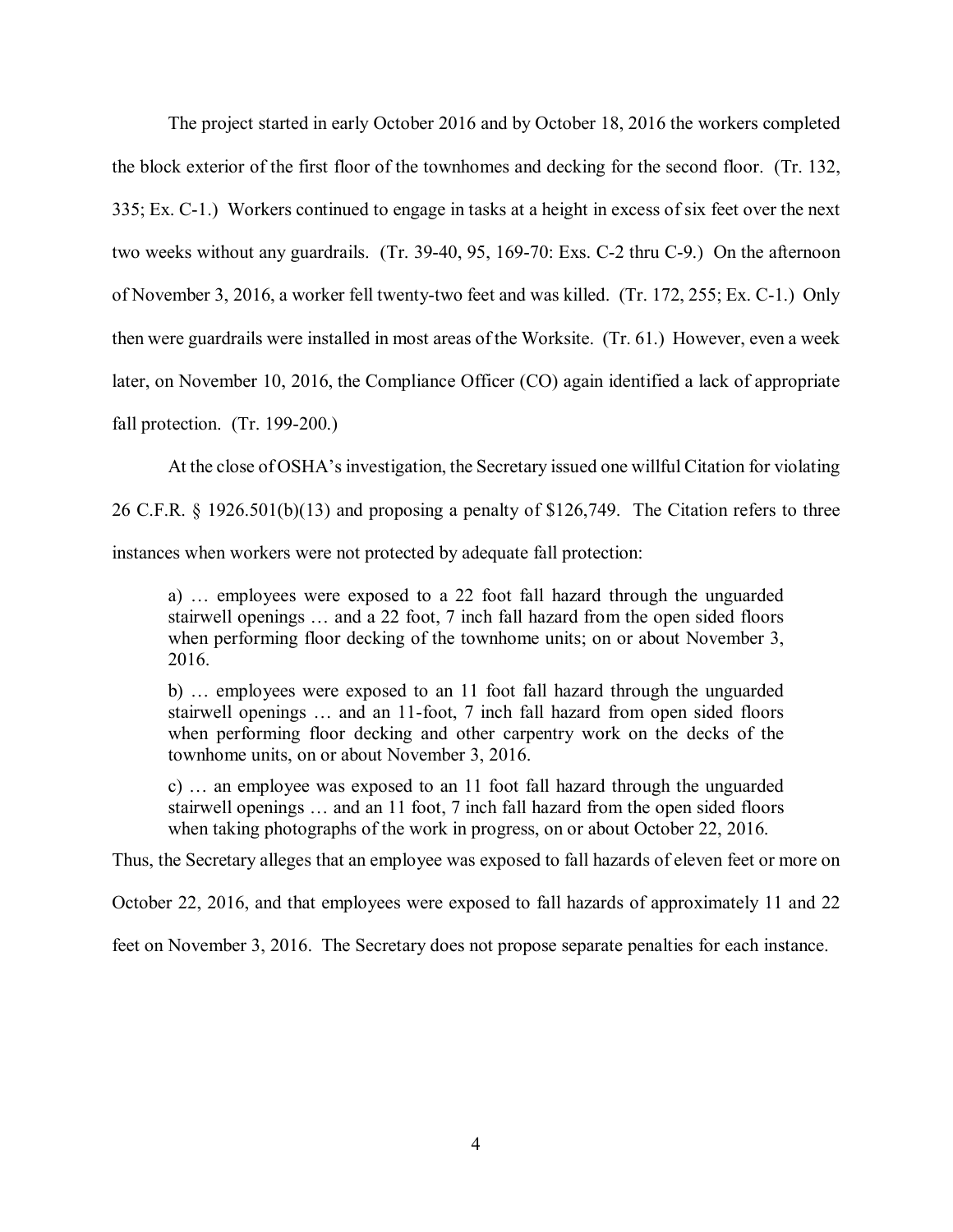#### **DISCUSSION**

# **I. Item 1 – Failure to ensure that employees were protected from fall hazards as required by 29 C.F.R. § 1926.501(b)(13)**

To establish a violation of a specific OSHA standard, the Secretary must show by a preponderance of the evidence that: (1) the cited standard applies; (2) its terms were violated; (3) the employer knew, or with the exercise of reasonable diligence could have known, of the violative condition; and (4) one or more employees had access to the cited condition. *Astra Pharm. Prods*., 9 BNA OSHC 2126, 2129 (No. 78-6247, 1981), *aff'd in relevant part,* 681 F.2d 69 (1st Cir. 1982).

## **A. Applicability & Violation**

 construction and requires fall protection for each employee working at a height of greater than six The Citation alleges that Respondent failed to ensure its employees were protected from fall hazards in violation of 29 C.F.R. § 1926.501(b)(13). This standard addresses residential feet: "Each employee engaged in residential construction activities 6 feet (1.8 m) or more above a lower level shall be protected from falling by the use of guardrail systems, safety net systems, or personal fall arrest systems … ." 29 C.F.R. § 1926.501(b)(13)

 OSHA's construction standards, 29 C.F.R. § 1926, *et seq*., apply to its operations at the [W]orksite." (Stip. B.) It also stipulated that on October 28, 2016, and November 3, 2016, neither Respondent stipulated that it "performs residential construction services and admits that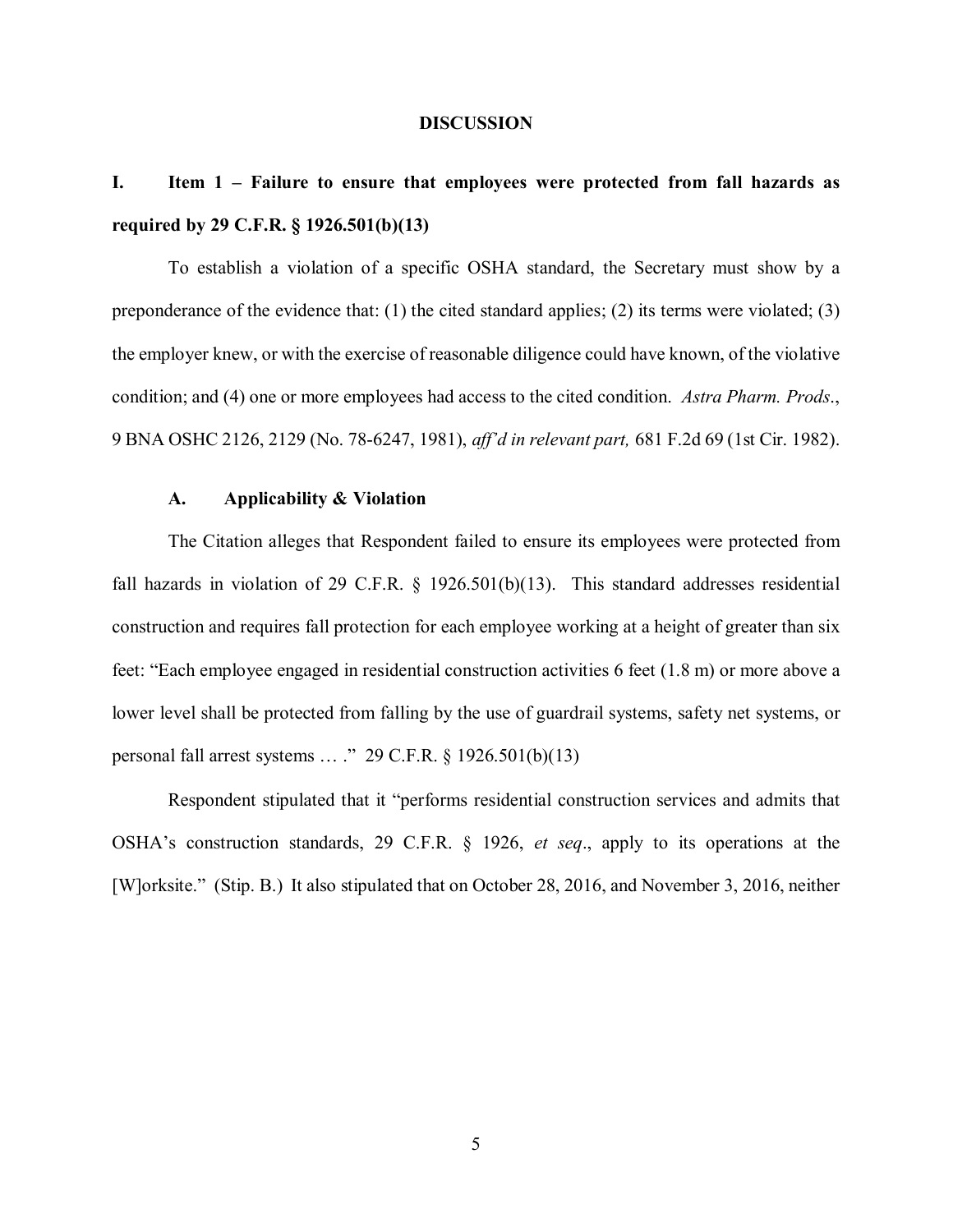guardrails nor other appropriate fall protection had been installed where required.<sup>6</sup> (Jt. Pre-Hr'g at 9.) However, guardrails were missing as early as October 19, 2016, when two supervisors visited the site. (Tr. 333, 335, 367.) The second floor deck of the townhome was complete, but floor. (Tr. 40, 100-1.) there were no guardrails around any of the five stairwell openings or the open edges of the second

 Three days later, on October 22, 2016, one of the site superintendents, Barros, returned to the Worksite. (Tr. 215, 335-6, 338; Ex. C-1.) He climbed a ladder through a stairwell opening to the second floor to photograph the work being done. (Tr. 337-38; Ex. C-2.) He sent the photographs in real time to other senior employees, including Patton, Zimmerman, and Bronson, guardrails. (Tr. 338; Exs. C-1, C-2.) At the time, Barros was new to Edwin Taylor, having started work on October 19, 2106.<sup>7</sup> (Tr. 333.) Still, his supervisor expected him to correct safety violations he saw, even on his first days of the job. (Tr. 408-9; Ex. C-24.) Barros' October 22, though the Buildertrend app. (Tr. 336-39; Exs. C-1, C-23 at 3.) These photographs show that none of the workers on the upper level were wearing personal fall protection and there were no

<span id="page-5-0"></span><sup>6</sup> Specifically, Respondent stipulated:

 M. On October 28, 2016, Mr. Barros knew that guardrails or other appropriate fall protection had not been installed on the sides and edges of the walking/working surfaces of the second level of the townhome unit under construction.

 N. On November 3, 2016, employees of [FSH] working on the third level of the townhome units were not protected from falling off the unprotected sides and edges of the walking/working surfaces by guardrails or other appropriate fall protection.

 (Stips. M, N.) The Secretary also showed that appropriate fall protection was not in use at the Worksite through the testimony of employees and photographs. (Ex. C-1.)

<span id="page-5-1"></span><sup>&</sup>lt;sup>7</sup> Respondent argues that Barros did not sign an employment contract until October 24, 2016. (Resp't Br. at 3, 16, Resp't Reply at 5; Ex. R-7; Tr. 372.) It does not allege that Barros was unpaid or had not been hired as of October 19, 2016. (Resp't Br. at 3.) He was an employee as of the time of his first visit to the Worksite and remained an employee through the end of OSHA's investigation.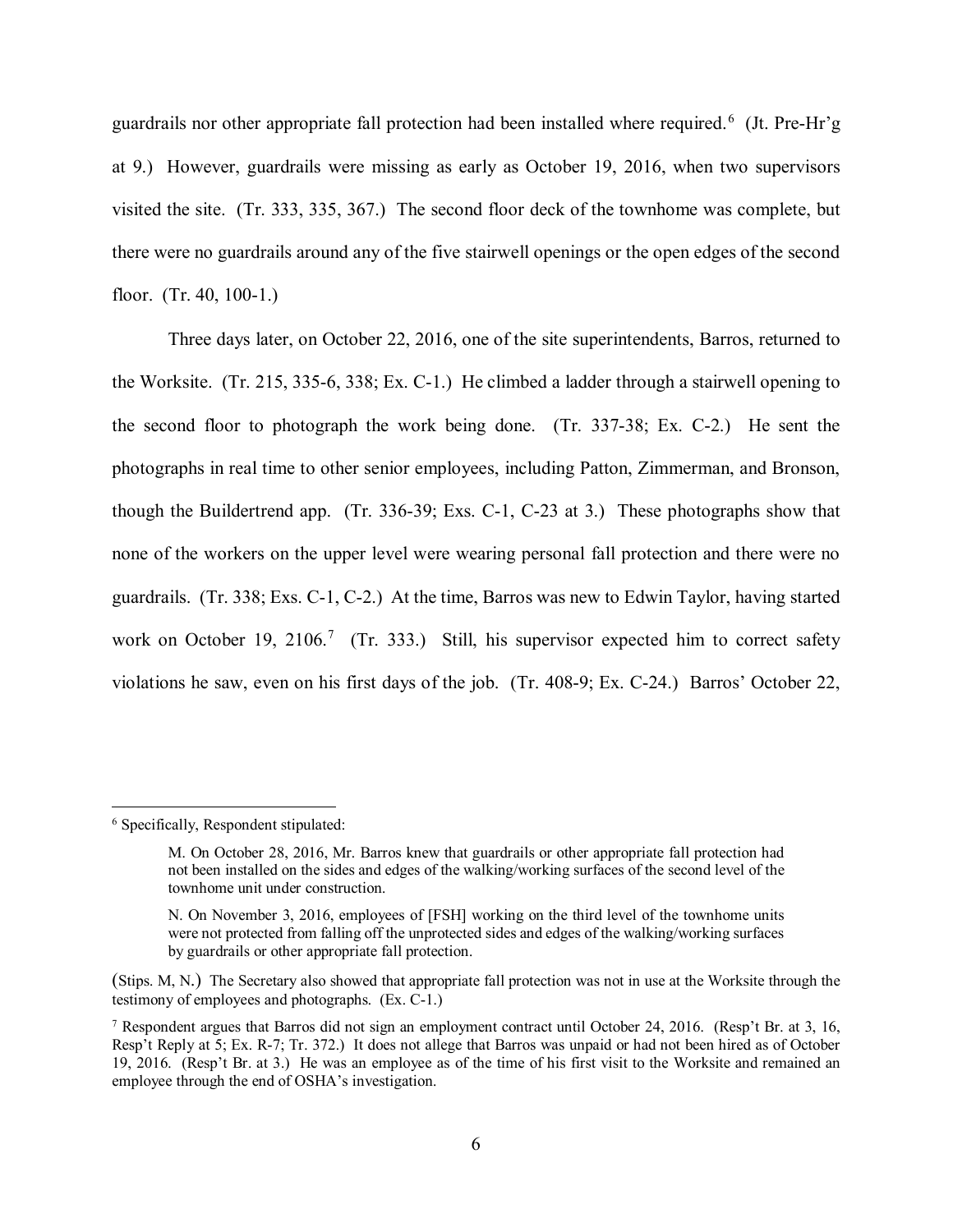2016 visit to the Worksite was for Respondent's benefit—while there, he checked on the progress of Adelo and his workers and spoke with the builder. (Tr. 339-40; Ex. C-1.)

October 28, 2016 and November 3, 2016.<sup>8</sup> (Tr. 342-43, 381; Exs C-1, C-3, C-5 thru C-9, R-14.) an upper deck without harnesses. (Exs. C-5, C-9.) FSH and another worker also confirmed that required by the cited standard. (Tr. 40, 100, 197-98, 248.) Barros again took photographs showing no guardrails or anchor points at the Worksite on Like the photographs from October 22nd, the November 3rd photographs also show workers on the Worksite lacked guardrails and that they and others failed to use appropriate fall protection as

The Secretary established that the cited standard applies, and Respondent violated it.

#### **B. Exposure**

<u>.</u>

 other two instances relate to fall hazards from the second and third levels of the structure on November 3, 2016, the day the laborer fell. The Secretary cites three instances when Respondent violated 29 C.F.R. § 1926.501(b)(13). One instance relates to Barros' October 22, 2016 visit to the Worksite. The

 on at least two occasions referred to in the Citation, October 22 and November 3, 2016. (Tr. 219, he took photographs of the violative conditions. (Ex. C-1.) Its argument is that other supervisors Reply at 14.) Reply at 14.)<br><sup>8</sup> A second supervisor, Ostrander, was also on site on October 28, 2016. (Tr. 134, 341; Ex. C-1.) Barros admitted that he stood next to an unguarded stairwell without wearing fall protection 256, 338, 356; Exs. C-2, C-9, C-23.) Respondent does not dispute that Barros was present at the Worksite on October 22, 2016, that he went near unguarded edges without fall protection, and that did not know Barros would be at Worksite on October 22, 2016. (Resp't Br. at 16-17; Resp't

<span id="page-6-0"></span>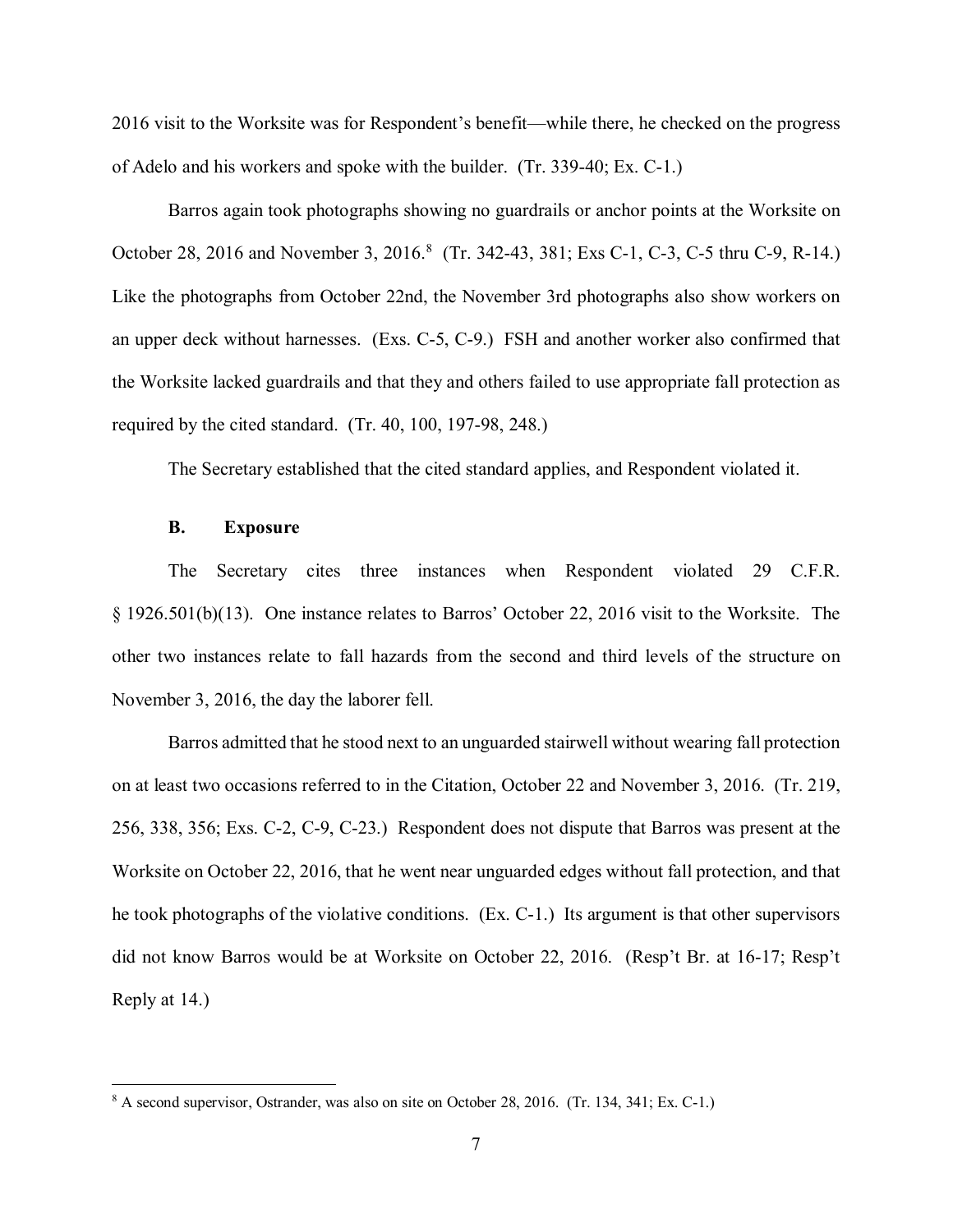It does not appear that Barros was specifically directed to work on that day (which was a Saturday). But the converse is also true, no one told him not to go nor was he disciplined for going. (Tr. 405-6.) While at Worksite, Barros engaged in activities on Respondent's behalf and 36; Exs. C-1, C-23 at 2.) The Secretary established Respondent's own employee was exposed to the cited condition, which was created by its subcontractor and over which Respondent had control, on or about October 22, 2016, as alleged. (Stips. C, E, G, H.) informed multiple senior employees about his activities. (Tr. 218, 256-57, 336-40; Exs. C-1, C-21, C-23.) He was a salaried supervisor and was never precluded from going to the Worksite on October 22, 2016, and other workers were also there working for Edwin Taylor. (Tr. 256-57, 335-

 2016. Respondent does not dispute this. It stipulated that employees of its subcontractor were fall protection." (Stip. N.) Besides those workers, Barros also went to the third level of the structure on November 3rd without fall protection. (Tr. 216-17, 350-51; Exs. C-1, C-5.) He photographed other workers on the upper level not wearing fall protection.<sup>[9](#page-7-0)</sup> (Exs. C-8.) FSH and 113, 132; Exs. C-12, C-15.) The Secretary showed exposure to the violative condition on the dates The Secretary also alleges that workers were exposed to the cited hazard on November 3, working three stories up on November 3, 2016, and "were not protected from falling off the unprotected sides and edges of the walking/working surfaces by guardrails or other appropriate another worker (AM) also confirmed that they and others worked on the second and third stories of the townhome on November 3rd without fall protection. (Tr. 40, 52-53, 59-60, 70-71, 95, 100, referenced in the Citation, October 22, 2016, and November 3, 2016.

<span id="page-7-0"></span><sup>&</sup>lt;sup>9</sup> At the hearing, Barros claimed that workers depicted were not working on November 3, 2016, when he took the is bent over. *Id.* While the exact nature of the activity is unclear, they do not appear to be "getting all the equipment and leaving the site," as Barros claims. (Tr. 356; Exs. C-5, C-9.) photographs. (Tr. 356-57.) In one picture, a worker is bent leaning over a partially decked structure and appears to be measuring something. (Ex. C-5.) A second worker stands nearby looking in the same direction as the worker who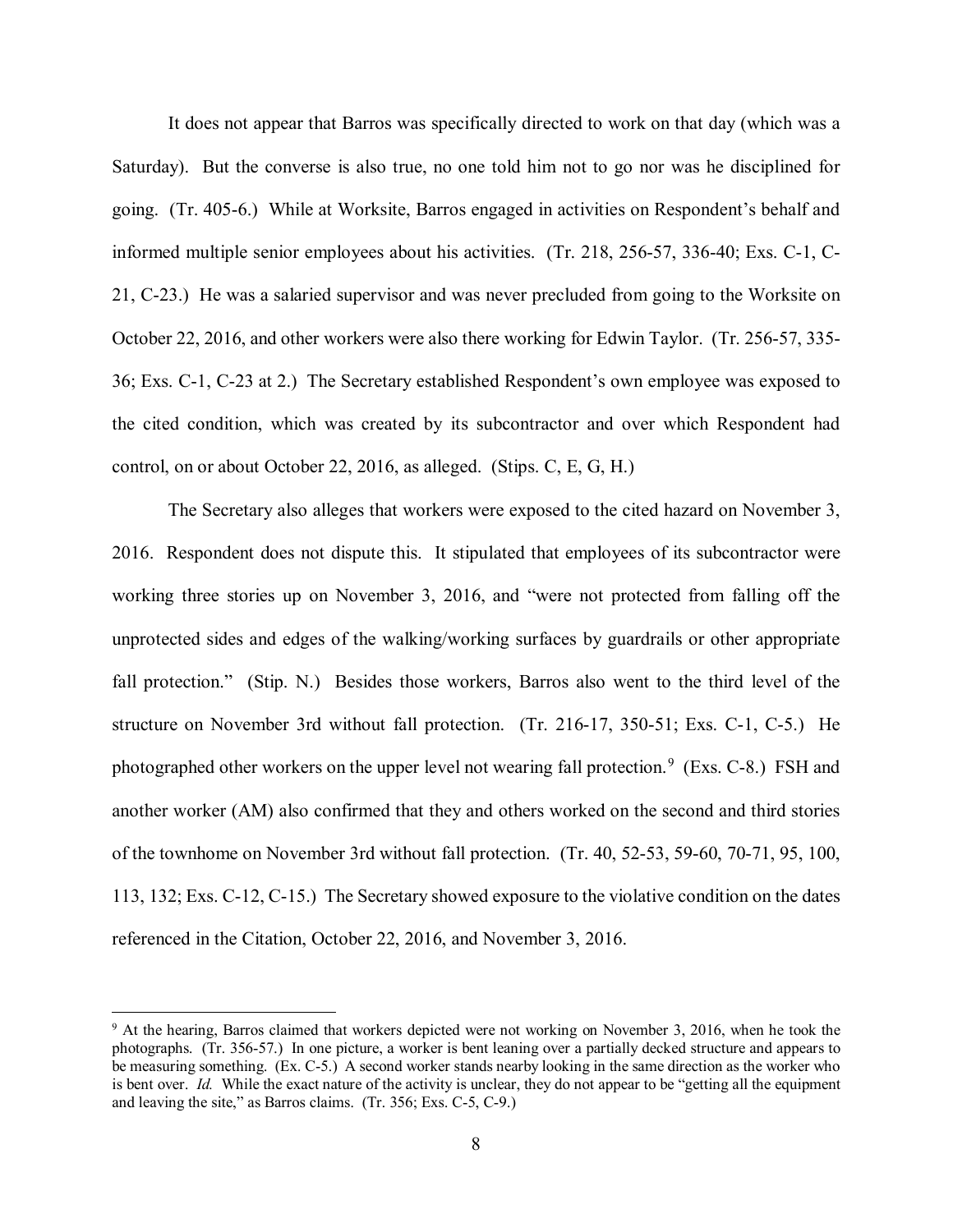## **C. Knowledge**

 2016, Mr. Barros knew that guardrails or other appropriate fall protection had not been installed under construction." (Stip. L.) A foreman or supervisor's actual or constructive knowledge of a violative condition satisfies the Secretary's burden. *See e.g., N&N Contractors, Inc.*, 18 BNA OSHC 2121, 2123 (No. 96-0606, 2000) (citation omitted), aff'd, 255 F.3d 122 (4th Cir. 2001). OSHC 2121, 2123 (No. 96-0606, 2000) (citation omitted), *aff'd*, 255 F.3d 122 (4th Cir. 2001). Respondent does not allege, nor would the record support, that Barros, who served as a site superintendent was not a supervisor whose knowledge can be imputed to Respondent. (Tr. 42, 103, 150-51, 169, 331.) Respondent stipulated that its supervisor knew of the violative condition: "On October 28, on the sides and edges of the walking/working surfaces of the second level of the townhome unit

 protection. (Resp't Br. at 3-4.) The Secretary presented ample evidence of Respondent's knowledge about the lack of fall protection at the Worksite. As noted above, two supervisors visited the site on October 19, 2016. (Tr. 333-34, 367.) Although the decking for the second floor was complete by that time, there were no guardrails.<sup>10</sup> (Tr. 196.) A few days later, on October 22, 2016, Barros returned to the Worksite. (Tr. 215, 336, 338; Ex. C-1.) He climbed up to the activity at a height over six feet. (Tr. 331, 335, 337-38; Ex. C-2, C-23; Stip. C.) Despite the stipulation, Respondent argues there were guardrails and workers wore fall third level of the building without wearing fall protection even though he knew it was required for

 Barros was not the only one on the Worksite not using fall protection on October 22, 2016. Several people working with Adelo were also there. (Tr. 256-57; Exs. C-1, C-2, C-23.) Barros photographed workers on top of the structure without fall protection and sent the photographs to

<span id="page-8-0"></span><sup>&</sup>lt;sup>10</sup> The Secretary does not allege any workers were exposed to a hazard on October 19, 2016.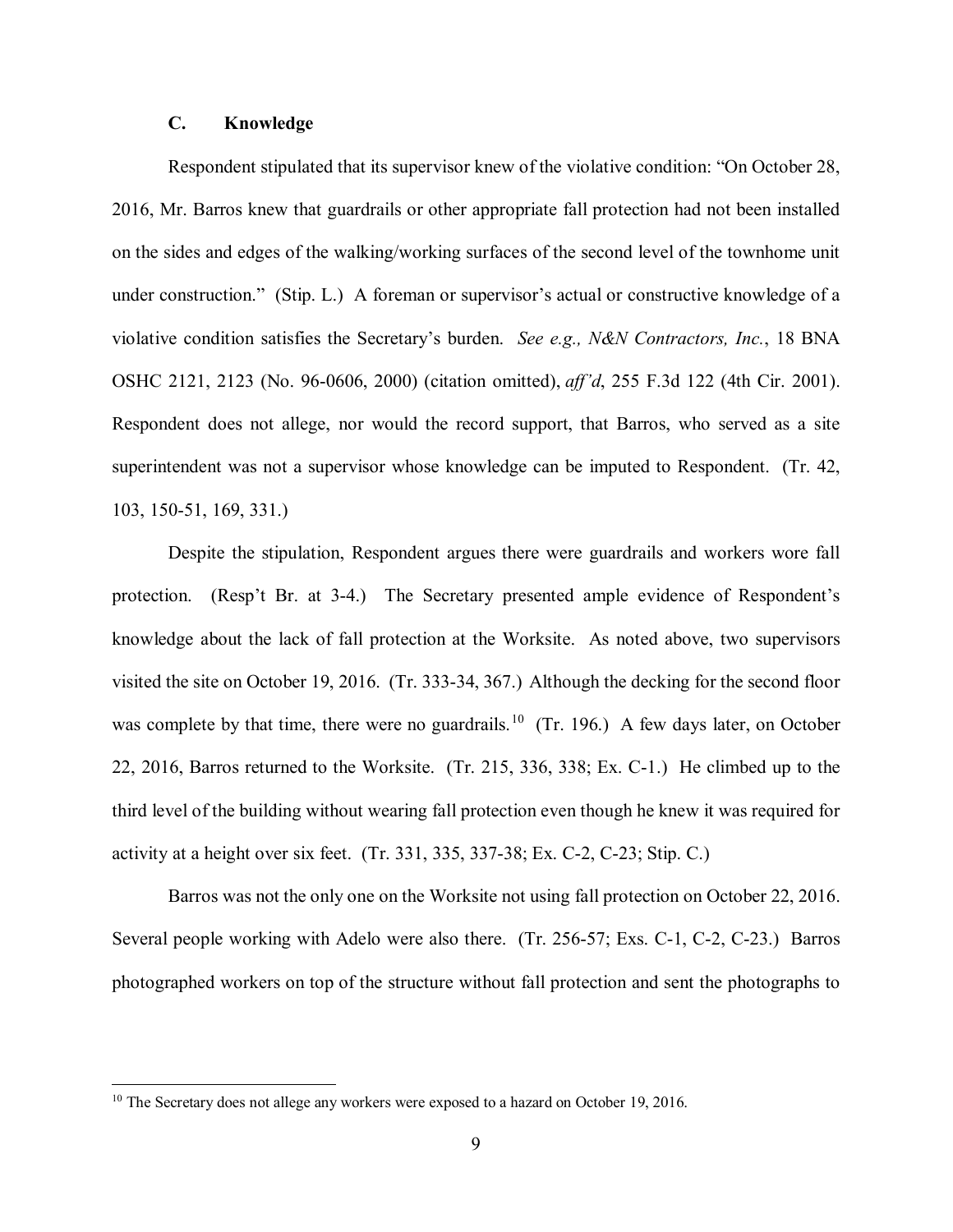photographs and noticed the unprotected floor openings. (Exs. C-23 at 3, C-26, R-14; Tr. 426-27.) As discussed above, Respondent argues that Barros was not told to go to Worksite on Patton and two other supervisors through Buildertrend. (Ex. C-1; Tr. 339.) Patton reviewed the

As discussed above, Respondent argues that Barros was not told to go to Worksite on October 22, 2016. (Resp't Br. at 16-17.) Barros had supervisory responsibility for this Worksite. (Tr. 405.) On October 22nd, he took notes and photographs of Worksite conditions and sent them to the other supervisors. (Exs. C-1, C-2, C-23, C-26.) The fact that it was a Saturday does not permit him and the others from learning about the violative condition. (Tr. 425-26, 456; Ex. C- 26.) Nor does it provide an excuse to not use fall protection when going above six feet. (Tr. 233- 34.) The lack of a specific instruction to visit the Worksite does not erase the knowledge of the conditions observed and his own behavior. (Exs. C-1, C-2, C-23.)

After October 22, 2016, supervisors continued to routinely visit the Worksite.<sup>11</sup> (Tr. 102- 105, 132, 351; Stip. Q; Exs. C-1, C-5, C-23 at 2, C-27.) FSH saw either Ostrander or Barros almost every day, including on the upper levels of the structure. (Tr. 102-5, 341; Ex. C-1.) Barros confirmed this, explaining that on October 28, 2016, he climbed a ladder to go through an opening to take a photograph of the second level of the structure.<sup>[12](#page-9-1)</sup> (Tr. 342-43.) Barros then sent the (Tr. 221, 234, 342; Exs. C-3, C-26.) No one ordered the installation of guardrails or other appropriate fall protection and no one precluded the supervisors or others from working above six feet even after receiving the photograph. feet even after receiving the photograph. Barros indicated that during his site visit on November 2, 2016, he phoned Zimmerman photograph showing unprotected openings and no guardrails or anchor points to other supervisors.

and told him about the lack of fall protection. (Tr. 347-48.) He claims that on the same day, he

<span id="page-9-0"></span><sup>&</sup>lt;sup>11</sup> Ostrander was at the Worksite approximately five times between October 22 and November 3, 2016. (Ex. C-1.) <sup>12</sup> The Citation does not specifically refer to October 28, 2016.  $10$ 

<span id="page-9-1"></span><sup>&</sup>lt;sup>12</sup> The Citation does not specifically refer to October 28, 2016.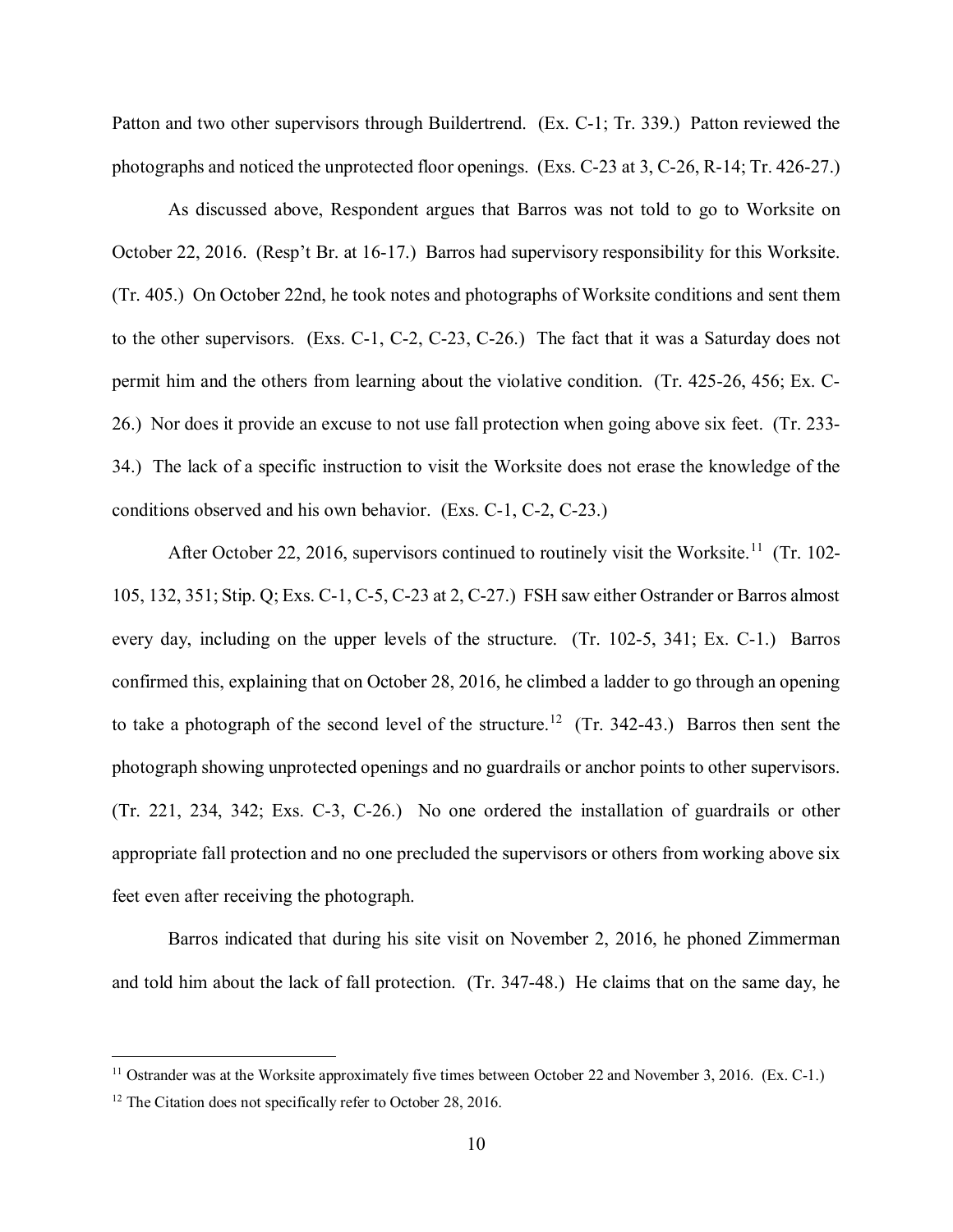and FSH discussed the need to install guardrails. (Tr. 348-49.) He testified that he did not order FSH to build the guardrails on November  $2<sup>nd</sup>$  because the workers were already packing up for the day. (Tr. 349-50.) When he arrived back at the Worksite in the afternoon on the next day, there were still no guardrails. (Tr. 168-69; Exs. C-5, C-8, C-9; Stips. N, O, P.)

 2nd. FSH first worked at the site between October 11th and the 18th. (Tr. 99.) He explained that when he left, the decking for the second level was complete. *Id.* No one instructed him to install guardrails after he completed the decking. (Tr. 101.) In his experience, his crew finishes the decking and then another company adds the guardrails. *Id.* However, when he returned to the thought that Edwin Taylor would have installed them in the time since the second level was complete. (Tr. 102.) FSH said he discussed the lack of fall protection with Barros on November 1, 2016.[13](#page-10-0) (Tr. 107, 131, 136-37.) He told Barros guardrails were needed, but Barros did not direct him to install them or agree to pay him for such work. (Tr. 107, 109-10.) Witnesses differ as to whether FSH and Barros discussed guardrails on November 1st or Worksite on Friday, October 28th, there were still no guardrails. (Tr. 102; Ex. C-3; Stip. M.) FSH

 instructed FSH to build the guardrails on that day Barros said "Yes." (Tr. 383.) This testimony differs somewhat from the statement he gave to the CO on November 10, 2016. (Tr. 205; Ex. C- 22.) At that time, Barros could not remember whether he and FSH discussed the guardrails on November 1st or 2nd. *Id.* He indicated that FSH "mentioned that he needed rails somewhere" and At the hearing, Barros did not recall going to the site on November 1st but did remember going on November 2nd. (Tr. 346-47, 382.) When asked by Respondent's counsel whether he he told FSH he could "go ahead." (Ex. C-22; Tr. 204-7.) He recalled that FSH "complained"

<span id="page-10-0"></span><sup>&</sup>lt;sup>13</sup> In his interview with the CO, Patton also indicated that the guardrails were discussed on this date, as well as on October 31, 2016 and November 2, 2016. (Tr. 169, 188-89; Ex. C-26.)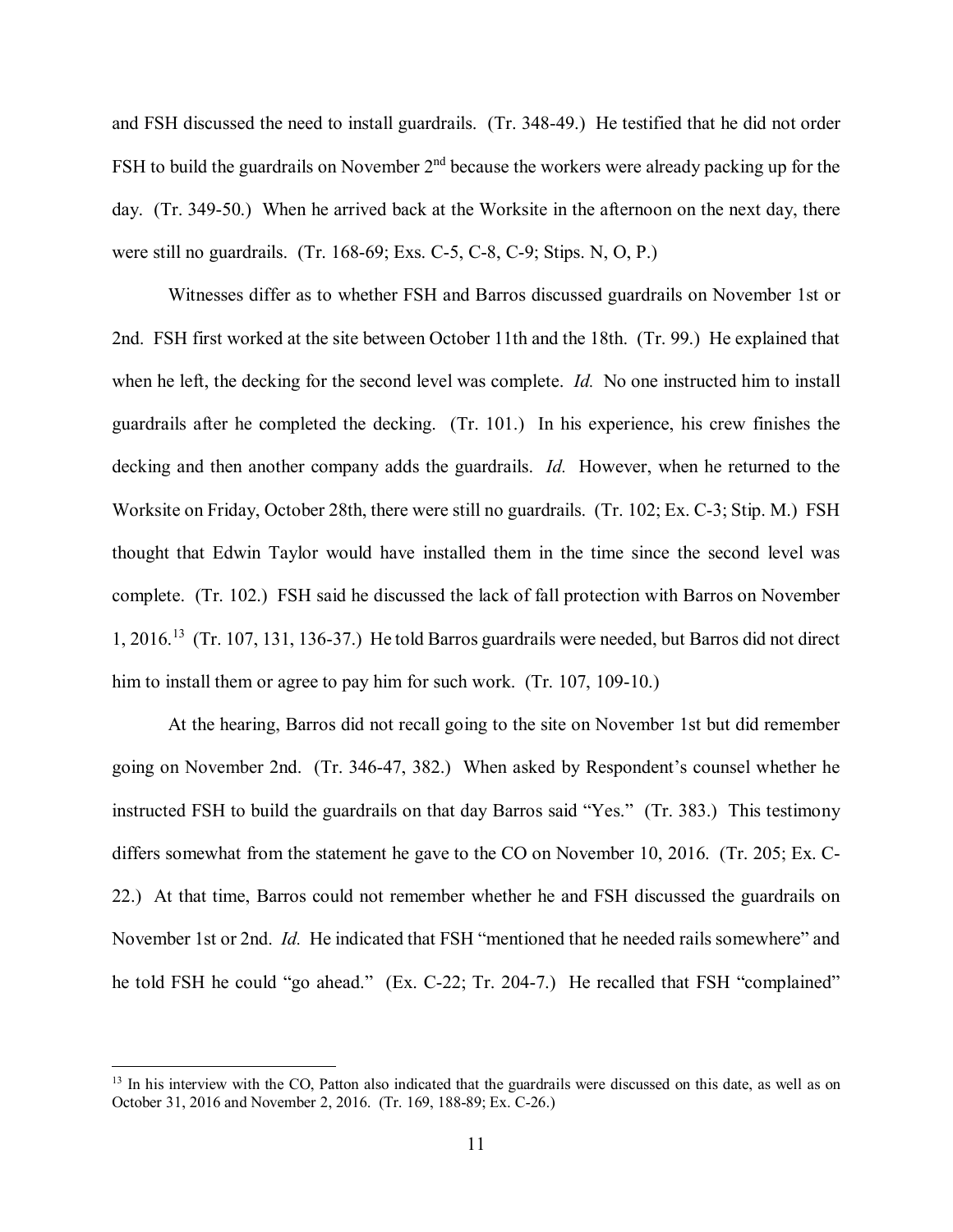about not getting paid for the work. (Exs. C-22, R-14; Tr. 206.) His statement does not indicate that he ordered FSH to install fall protection before the accident or say when he expected the guardrails to be in place.  $(Tr. 206-7; Ex. C-22.)$ 

 impact Respondent's knowledge of the violative condition. Respondent stipulated that it knew from falling off the unprotected sites and edges. (Stips. M, P.) Regardless of whether the conversation about building the guardrails occurred on November 1st or 2nd the project lacked guardrails until two weeks after the second level of the structure was complete. (Tr. 196, 346-47.) guardrails until two weeks after the second level of the structure was complete. (Tr. 196, 346-47.) Respondent argues that it had no reason to know that FSH would not build the guardrails after the discussion on November 2, 2016. (Resp't Br. at 13.) However, neither Barros, nor any other protection in place at any point between October 19, 2016 and when the worker fell on November 3, 2016.[14](#page-11-0) *See Caterpillar, Inc.,* 17 BNA OSHC 1731, 1732 (No. 93-373, 1996) (one supervisor's Whether FSH and Barros discussed the guardrails on November 1st, or 2nd, 2016, does not about the lack of guardrails on October 28, 2016, and that on November 3, 2016, it knew or could have known that employees working on the third level of the townhome units were not protected supervisor, undertook any effort to confirm there were guardrails or other appropriate forms of fall knowledge of hazardous condition is sufficient), *aff'd*, 122 F.3d 437 (7th Cir. 1997); *Calpine Corp.*, 27 BNA OSHC 1014, 1019 (No. 11-1734, 2018) (actual knowledge of violative condition remained with employer even after supervisors left the worksite), *appeal docketed*, No. 18-60413 (5th Cir. June 4, 2018). Supervisors visited the site at least six times between October 19 and November 2, 2016, and there continued to be no fall protection even though work was being done

-

<span id="page-11-0"></span> 2016. (Tr. 218-19, 232; Exs. C-1, C-23.) And he knew there were still no guardrails on October 28, 2016. (Stip. M.) Respondent also knew that workers were at the Worksite at least on October 28, October 31, and November 2, 2016.<br>(Exs. C-1, C-26; Tr. 410.) <sup>14</sup> Again, Barros also had actual knowledge of the lack of guardrails from his visit to the Worksite on October 22,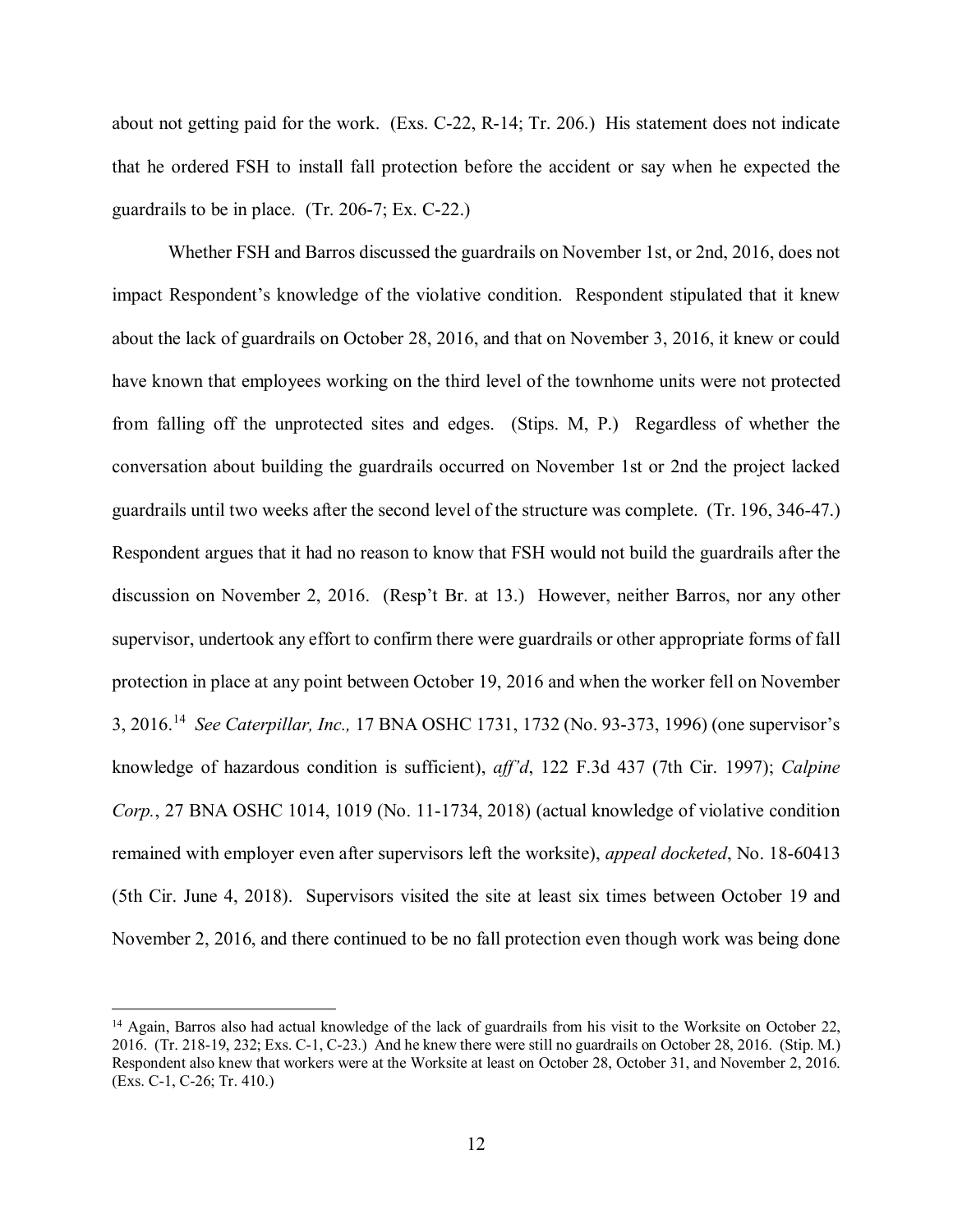at a height greater than six feet.<sup>[15](#page-12-0)</sup> (Exs. C-1; C-24.) Further, even when he arrived at the Worksite after a person fell, Barros went to an upper level without fall protection and photographed other workers still on the upper level without fall protection. (Exs. C-5 thru C-9.)

 fall protection. (Resp't Br. at 4.) At the hearing, Respondent's counsel asked Barros if "at some point" he saw "a member of the framing crew wearing fall protection."<sup>16</sup> (Tr. 386.) He replied 28, 2016, which is not one of the dates referred to in the Citation.[17](#page-12-2) *Id.* While one member of the on the decking and framing for the second and third levels of the townhomes. (Tr. 40, 66.) He explained that there were no guardrails at the Worksite and that the stairwells also lacked protection. *Id.* His supervisor disputed the claim that he or any of the workers ever wore harnesses. Respondent also argues (again despite its stipulations) that the workers "sometimes" wore that some were "wearing harnesses at some point" and said that this probably occurred on October framing crew, AM, said on cross-examination that there were times "before the accident" when workers put on harnesses, he also acknowledged that he and others worked without fall protection (Tr. 66, 127-28.) Even fully crediting AM's statement that sometimes harnesses were worn, he specifically denied wearing a fall protection harness on November 3, 2016 and he was not at the

<span id="page-12-0"></span><sup>&</sup>lt;sup>15</sup> Supervisors logged entries about the Worksite on ten different days between October 22 and November 3, 2016. (Ex. C-1.) Barros also indicated that he did not create a log entry every time he went to the Worksite. (Tr. 337.) FSH saw Barros or another Edwin Taylor representative "almost every day" between October 18, 2016 and November 3, 2016. (Tr. 102, 104.)

<span id="page-12-1"></span><sup>&</sup>lt;sup>16</sup> At the hearing, Barros was not asked whether he ever saw anyone on Adelo's crew use fall protection. It is undisputed that none of this crew was using fall protection on October 22, 2016. (Exs. C-2, C-23 at 2.)

<span id="page-12-2"></span>same time before November 2, 2016. (Tr. 366.) The record is more ambiguous. FSH said that Barros was on site "almost every day" and believed he was there on October 31 and November 1. (Tr. 102.) Barros indicated that in addition to the days in which he sent information through Buildertrend (October 22, October 28, November 2, November 3) he also made other site visits. (Tr. 337, 346.) Patton also suggested to the CO that Barros was at the Worksite on November 1, 2016. (Ex. C-26.) Thus, the record lacks sufficient evidence to conclude there was only one time when Barros and FSH were at the Worksite together during that timeframe.<br>13 <sup>17</sup> At the hearing, counsel stated that October 28, 2016 was "the only time" that Barros and FSH were at the site at the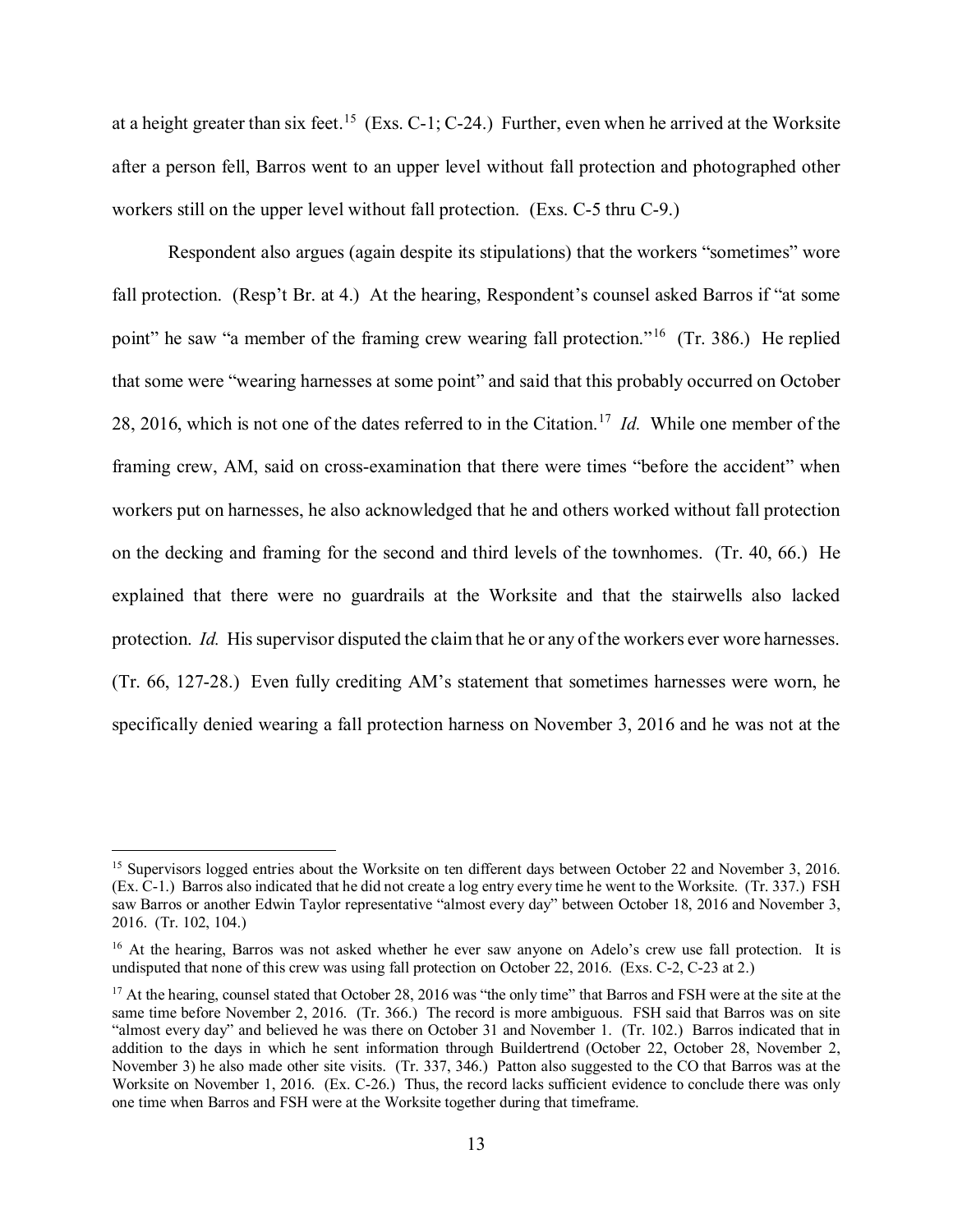Worksite on October 22, 2016, the other date alleged in the Citation. (Tr. 66,102.) Further, neither AM nor Barros claimed that the workers ever attached themselves to anchor points. (Ex. C-24.)

 condition, and sent a photograph of it to other supervisors. (Ex. C-1; Tr. 335-6, 339.) Respondent continued to know that the violation existed, stipulating that Barros knew there was no appropriate fall protection on October 28, 2016, and that it either knew or could have known there was still no fall protection as of the date of worker's fatal fall, November 3, 2016. (Stips. M, P.) Barros also had actual knowledge of the cited hazard on November 3rd when he went to the upper level of the knowledge about the lack of appropriate fall protection was gained at least by October 22, 2016 and remained with it through November 3, 2016.[18](#page-13-0) (Stips. M, P.) *See Calpine*, 27 BNA OSHC at 1019 (changing conditions did not erase actual knowledge of violative condition). Accordingly, the Secretary established that Respondent had knowledge of the violative condition by October 22, 2016, when Barros visited the site, exposed himself to the violative structure without wearing fall protection and saw at least two other workers unprotected by guardrails or other appropriate fall protection. (Exs. C-5, C-9; Tr. 351-52.) Respondent's

#### **D. Affirmative Defense of Unpreventable Employee Misconduct**

 misconduct (UEM) at the hearing or in its opening brief. Yet, in its Reply Brief, Respondent attempts to raise the affirmative defense. (Resp't Reply at 25-26.) The UEM defense requires the communicated these work rules to its employees, including supervisors, (3) taken steps to discover Respondent made no claims that any of its employees engaged in unpreventable employee employer to establish that it has: (1) work rules designed to prevent the violation, (2) adequately

<span id="page-13-0"></span> constructive knowledge is appropriate. (Resp't Reply at 16-17.) The point of engaging in reasonable diligence is to discover hazardous conditions, which Respondent did, and to correct them, which Respondent did not. *See Calpine*, 27 BNA OSHC at 1019. Engaging in reasonable diligence does not provide a defense against actual knowledge and <sup>18</sup> The undersigned notes that Respondent raises some arguments applicable to assessing whether a finding of the requirement to correct the hazards identified through such efforts.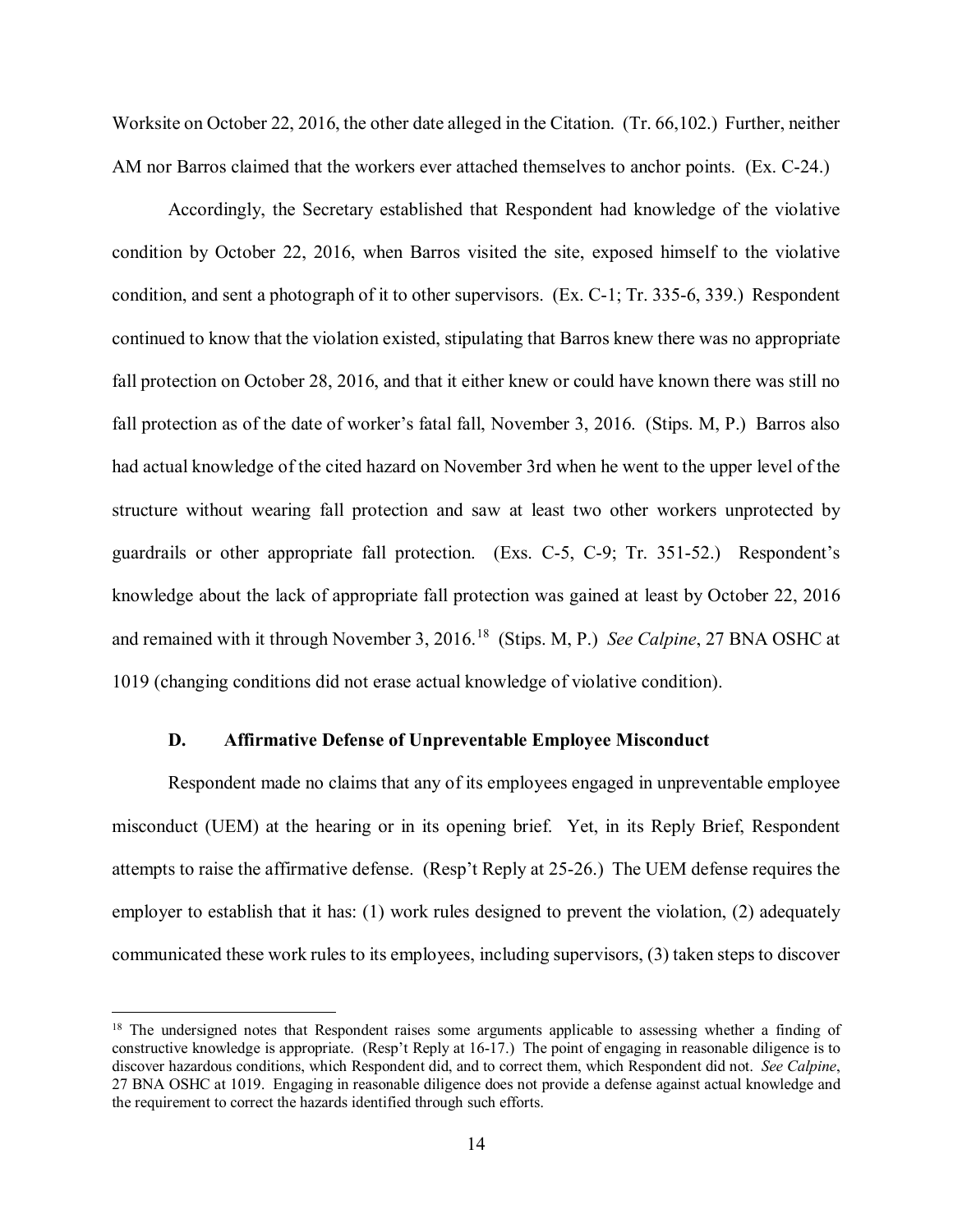violations, and effectively enforced rules when violations are discovered. *See e.g., Fla. Gas Contractors,* 27 BNA OSHC 1799, 1807 (No. 14-0948, 2019).

 Whatever rules Respondent had about fall protection, it certainly failed to enforce them protection. Neither he, nor any other supervisors, took adequate steps to require its use or discipline workers for failing to do so.[19](#page-14-0) *Id.* at 1809 (UEM defense not established when employer (No. 90-945, 1993) (concluding "where a supervisory employee is involved, the proof of [UEM] is more rigorous and the defense is more difficult to establish"). effectively. As discussed above, its superintendent failed on multiple occasions to use fail failed to present adequate evidence of enforcement); *L.E. Myers Co*., 16 BNA OSHC 1037, 1041

## **E. Characterization**

<u>.</u>

 Having found that the Secretary proved a violation, we turn to whether it should be characterized as serious or willful. The Secretary alleges that Respondent's conduct was willful employees allowed workers to continue to be exposed to fall hazards. (Sec'y Br. at 33.) because a supervisor knowingly violated fall protection standards and multiple supervisory

 Respondent acknowledges it "should have done more than it did to prevent and detect the fall protection violations on the [W]orksite." (Stip. R.) Still, in its view, the violation should not be characterized as willful because it was not previously cited for violating the Act and it took actions which show it did not intentionally disregard the fall protection requirements and was not plainly indifferent to safety. (Resp't Br. at 10, 12-15; Resp't Reply at 18-21.) plainly indifferent to safety. (Resp't Br. at 10, 12-15; Resp't Reply at 18-21.) With respect to Respondent's history, while a prior citation is necessary to characterize a

violation as "Repeat," a lack of previous citations does not preclude a finding of willfulness. 29

<span id="page-14-0"></span><sup>&</sup>lt;sup>19</sup> FSH was neither fined nor asked to leave the Worksite for failing to put up guardrails. (Tr. 361-2, 428.)  $15$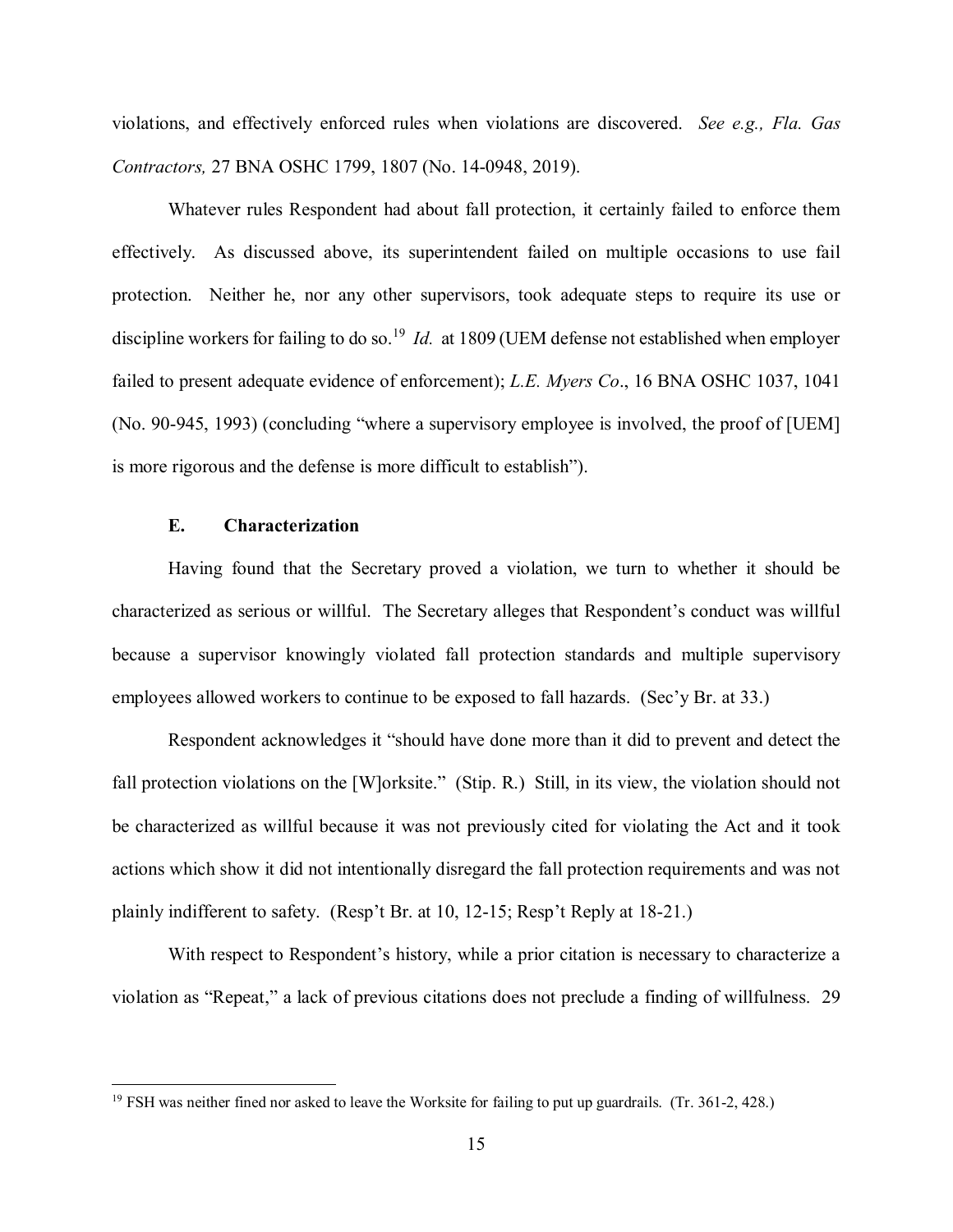citation is not a necessary condition to finding willfulness"), *aff'd without published opinion*, 1992 89-265, 1997) (prior inspection's lack of recordkeeping citations did not mean violation could not characterization despite no prior citations when management had experience with regulations and worked regularly with lead-based paint). A willful violation is one "committed with intentional, knowing or voluntary disregard for the requirement of the Act or with plain indifference to U.S.C. § 666(a); *Woolston Constr. Co*., 15 BNA OSHC 1114, 1119 (No. 88-1877, 1991) ("a prior WL 117669 (D.C. Cir. May 22, 1992); *Pepperidge Farm, Inc*., 17 BNA OSHC 1993, 2000 (No. be willful); *Bianchi Trison Corp. v. Chao*, 409 F.3d 196, 209 (3d Cir. 2005) (affirming willful employee safety." *A.E. Staley Mfg. Co*., 19 BNA OSHC 1199, 1202 (No. 91-0637, 2000) (consolidated), *aff'd*, 295 F.3d 1341 (D.C. Cir. 2002). *See also Williams Enters. Inc.,* 13 BNA OSHC 1249, 1256-57 (No. 85-355, 1987) (finding a heightened awareness based on experience with steel erection standards).

 In this matter, the Secretary relies on admissions that Respondent knew fall protection was required and its supervisors knew it was not being used. (Sec'y Br. at 32-34.) While OSHA had before the dates alleged in the Citation, they knew fall protection was required for activities done at a height greater than six feet. (Tr. 331, 411; Exs. C-21 at 2, C-24, C-25, C-26; Stip. L.) *See*  superintendent's was familiar with it from a prior project); *L.E. Myers*, 16 BNA OSHC at 1041 work safely without insulating power lines). Respondent's enforcement of its hard hat rule does not previously inspected Respondent, Patton, Zimmerman, and Barros all acknowledged that, *Thomas Indus. Coatings, Inc.*, 23 BNA OSHC 2083, 2091 (No. 06-1542, 2012) (heightened awareness established by evidence that safety manager discussed the requirement and the (finding violation willful where foreman knew requirements but instead "gambled" that it could not undermine the finding that its supervisors knew fall protection was required and that it was not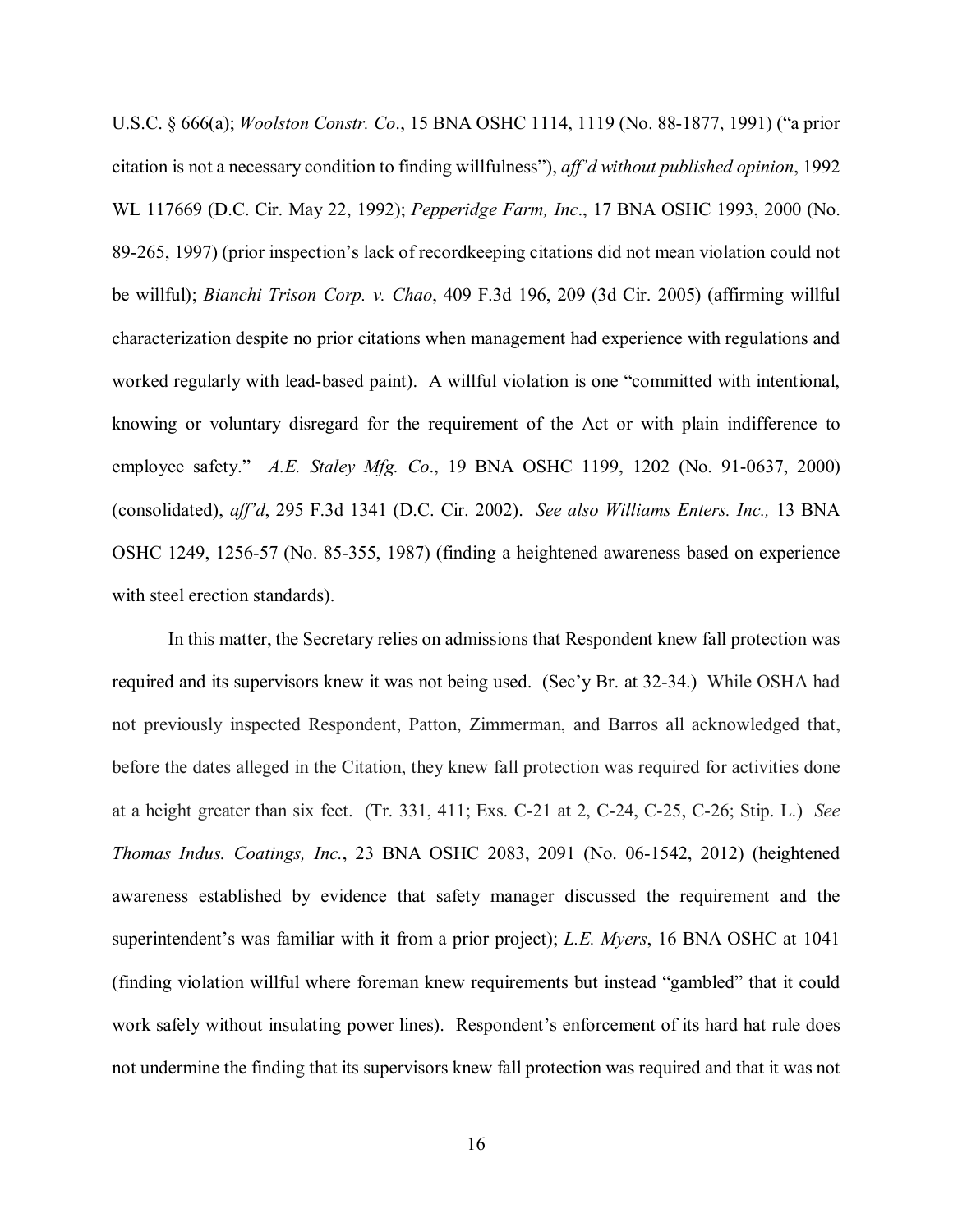protection. (Tr. 361-2, 428.) protection. (Tr. 361-2, 428.)<br>Respondent tries to counter the evidence of its actual knowledge of standard and the lack being used on October 22 and November 3, 2016. (Tr. 250-51; Exs. R-4, C-1, C-22 at 2, C-23 at 1-2, C-24 at 1, C-26 at 2; Stips. L, P, R.) There is no evidence of discipline related to fall

 twenty years and acknowledged knowing OSHA required fall protection at six feet for a long time.[20](#page-16-0) (Tr. 330-31, 408, 430; Exs. C-22, C-23, C-24.) *See Fluor Daniel v. OSHRC*, 295 F.3d App'x 1 (D.C. Cir. 2003). He also knew that working without guardrails was risky. (Tr. 348-49.) He had authority to correct violations, and the other supervisors expected he would.<sup>21</sup> (Tr. 360, 408-9; Exs. C-21, C-23, C-24.) FSH and Zimmerman both viewed him as in charge of the Worksite and he was immediately responsible for correcting violations at the Worksite. (Tr. 114, of fall protection at the Worksite by arguing that its superintendent was a new employee. (Resp't Br. at 3, 14; Resp't Reply at 20-21.) While true, Barros had worked in the industry for nearly 1232, 1240-41 (11th Cir. 2002) (upholding willful characterization when supervisor knew of requirement for respirators); *MJP Constr. Co.*, 19 BNA OSHC 1638, 1648 (No. 98-0502, 2001) (finding supervisors are chargeable with knowledge of the standard's requirements based on their prior work experience, wherever that experience occurred), *aff'd without published opinion*, 56 F. 409; Ex. C-24.)

 necessary. (Tr. 170, 411; Ex. C-26.) And Respondent stipulated to knowing "OSHA requires Further, as noted above, Barros was not the only supervisor who knew fall protection was

<span id="page-16-0"></span> $20$  Respondent argued that Barros was in training for the first two weeks or so of his employment. (Tr. 416.) However, when asked by Respondent's counsel what he was being trained on, his supervisor does not cite safety or fall protection. (Tr. 417.) Indeed, Barros already knew OSHA required fall protection for work done over six feet above a lower level. (Tr. 330-31.) Respondent also stipulated that Barros "was capable of identifying existing and predictable hazards ... ." (Stip. C.)

<span id="page-16-1"></span> measures to eliminate existing hazards at the [W]orksite." (Stip. F.) <sup>21</sup> "As of at least November 2, 2016, Respondent's employee [Barros] had authorization to take prompt corrective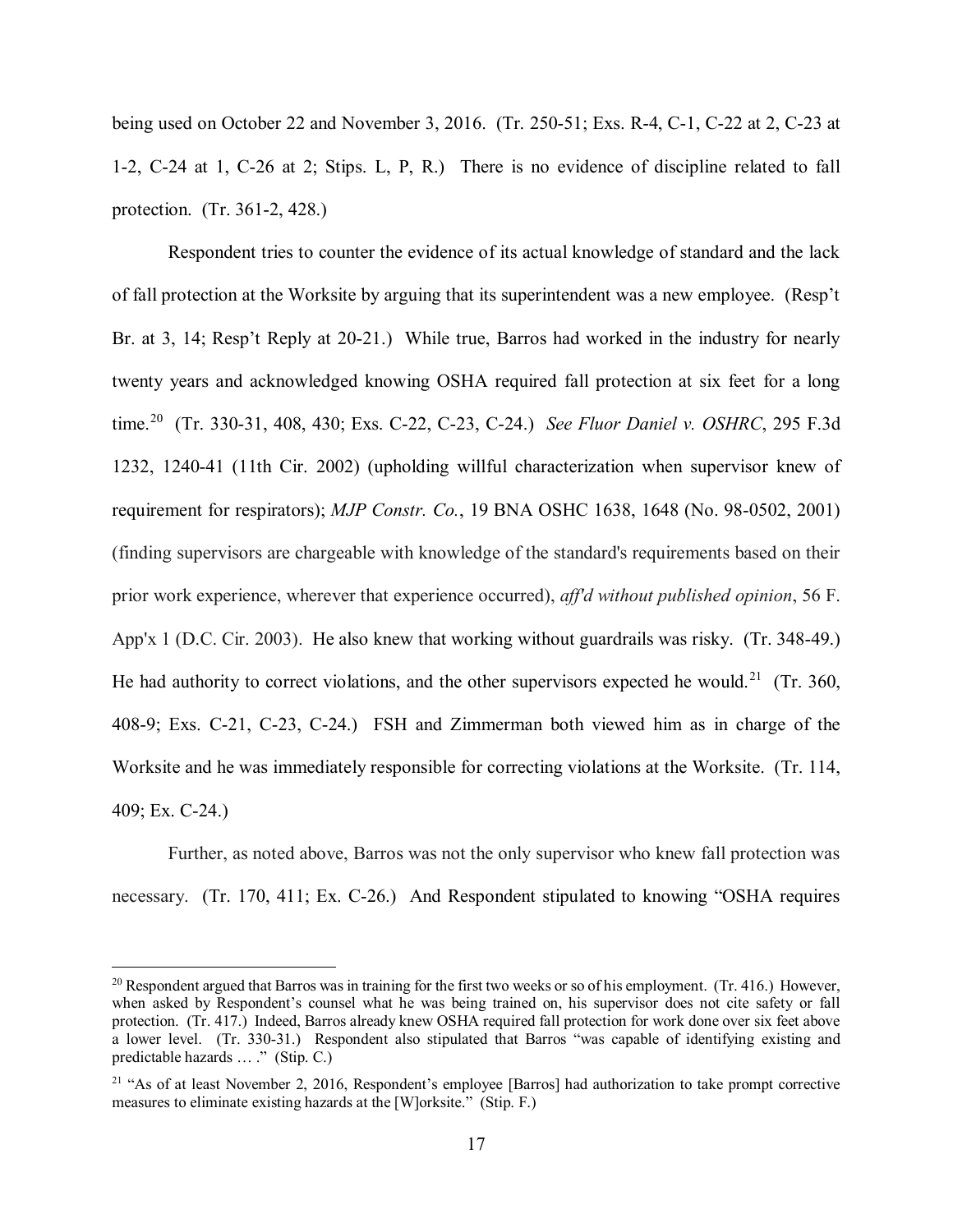a lower level" must be protected by guardrails, safety nets, or fall arrest systems. (Stip. L.) employees on walking/working surface with an unprotected edge which is six feet or more above

Worksite and could see there were no guardrails or other evidence of the use of fall protection. Worksite and could see there were no guardrails or other evidence of the use of fall protection. (Tr. 338-39, 341, 426-27; Stip. M; Exs. C-1, C-2, C-3, C-24, C-26.) Barros certainly realized he C-1.) *See Altor, Inc.,* 23 BNA OSHC 1458, 1465, 1467 (No. 99-0958, 2011) (finding violation his view, including workers without fall protection. (Exs. C-2, C-5.) Patton acknowledged noticing the unprotected floor openings in the photographs Barros took on October 22 and 28th, and he assumed Zimmerman did as well.<sup>22</sup> (Tr. 240, 425-27, 430-31; Ex. C-1, C-26 at 2, R-14.) Turning to knowing that the standard was being violated, multiple managers visited the himself was not wearing a harness and could see there were no nets or guardrails when he went to the upper levels of the structure on October 22 and November 3, 2016. (Tr. 338, 344, 352; Ex. willful when supervisors had actual knowledge of the cited standard and their own noncompliance), *aff'd*, 498 F. App'x. 145 (3d Cir. 2012). His own photographs show what was in

Respondent argues it thought FSH would build the guardrails on November 3, 2016. Respondent argues it thought FSH would build the guardrails on November 3, 2016. (Resp't Br. at 13.) The record does not provide a sufficient basis for this belief. Barros does not emphatically denied that he was told to build guardrails before the worker fell. (Tr. 109-11, 117, say FSH agreed to build guardrails. (Tr. 358, 389; Exs. C-21, C-22 at 2, C-23.) For his part, FSH 127.) He said that he raised the lack of guardrails with Barros on November 1, 2016 (two days

<span id="page-17-0"></span> $22$  Patton and Zimmerman received the daily log entries for the Worksite via email and reviewed them, including any attached photographs. (Tr. 220, 234, 240, 425-26; Ex. C-23 at 1, 3.) Patton indicated that he did not view the photographs from October 22, 2016 on the day they were sent but does not deny that he received them and reviewed them at some point. (Tr. 425-27, 430-31; Ex. C-26 at 1-2.) Nor does he assert that he did not review the photograph and log entry from October 28, 2016 on the day it was sent. (Tr. 426.) Moreover, he does not dispute that he noticed the unprotected floor openings shown in the photographs. (Tr. 240, 426-27, 431; Exs. C-1, C-26, R-14.) *See Conie*  knowledge of the foreman and owner about the cited standard is imputable to company when assessing willfulness). *Constr., Inc*., 16 BNA OSHC 1870, 1872 (No. 92-264, 1994), *aff'd*,73 F.3d 382 (D.C. Cir. 1995) (finding that the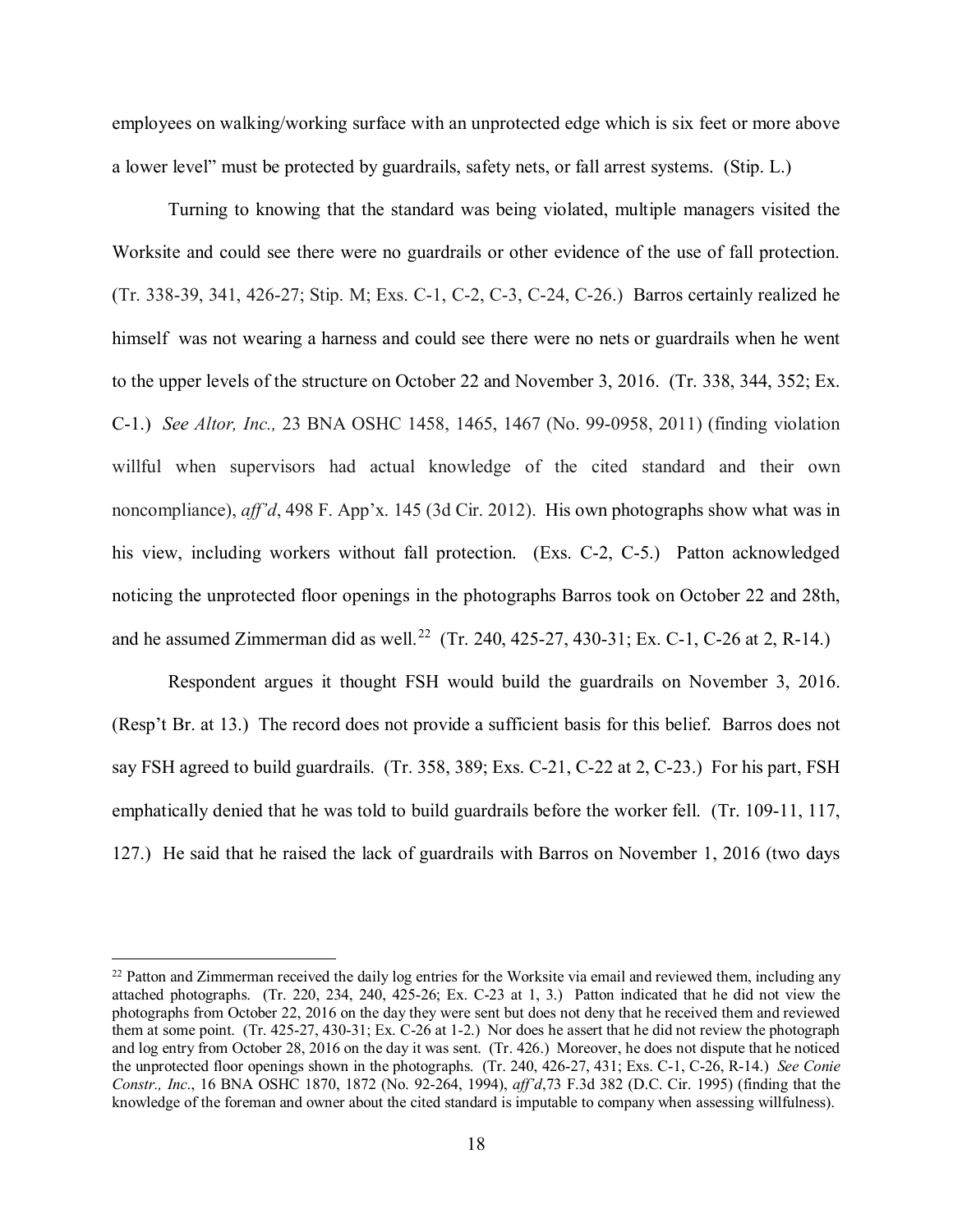before the worker's death) but was not ordered to install any fall protection and was not told he would be paid for such work. (Tr. 106, 131, 136-37.)

 21, C-22; Tr. 189.) Only in a follow up interview when he was confronted with his own photographs of the Worksite, did Barros indicate he and FSH discussed guardrails. (Tr. 233-34, 237-38; Ex. C-23.) During that third interview, Barros said the conversation occurred two days before the accident (i.e., on November 1, 2016).<sup>[23](#page-18-0)</sup> (Ex. C-23.) Barros acknowledged that FSH complained he was not being paid to install guardrails. (Tr. 389; Ex. C-22 at 2, C-23 at 3.) He also said, in his first two interviews with the CO, that workers had harnesses and it had not been necessary for him to tell workers to put up guardrails. (Exs. C-

 2, 2016. Decking for the second floor of the units, which was over six feet above the ground, was completed on October 18, 2016. (Tr. 335.) There is no evidence that anyone ordered workers not to go above six feet until guardrails were in place. (Tr. 349-50; Ex. C-22 at 2.) The day after of guardrails on October 19th, Barros returned to the Worksite three days later and saw workers on the upper level of the structure without any fall protection. (Exs. C-1, C-2.) He photographed this and sent it to the other supervisors on the same day. (Tr. 339, 431; Ex. C-2.) And he knew Leaving aside these discrepancies, there is no explanation about why Respondent failed to take any action to correct fall hazards that existed as early as October 18, 2016 before November decking for the second floor, Barros and his supervisor, Zimmerman, visited the site and could have learned about the lack of guardrails. (Tr. 333, 335, 367, 407.) Even if they missed the lack

<span id="page-18-0"></span> $2<sup>23</sup>$  In his first interview with the CO, Barros said that he was "probably" last at the Worksite on November 1, 2016. 1st or 2nd. (Ex. C-22 at 2.) Similarly, in his third interview, he said the conversation occurred about two days before the accident. (Ex. C-23.) At the hearing, he said he spoke with FSH one day before the accident, on November 2, 2016, and expected him to put them up the next day (November 3, 2016). (Tr. 346-47.) (Ex. C-21.) In his second interview; on November 10, 2016, he said he spoke with FSH about guardrails on November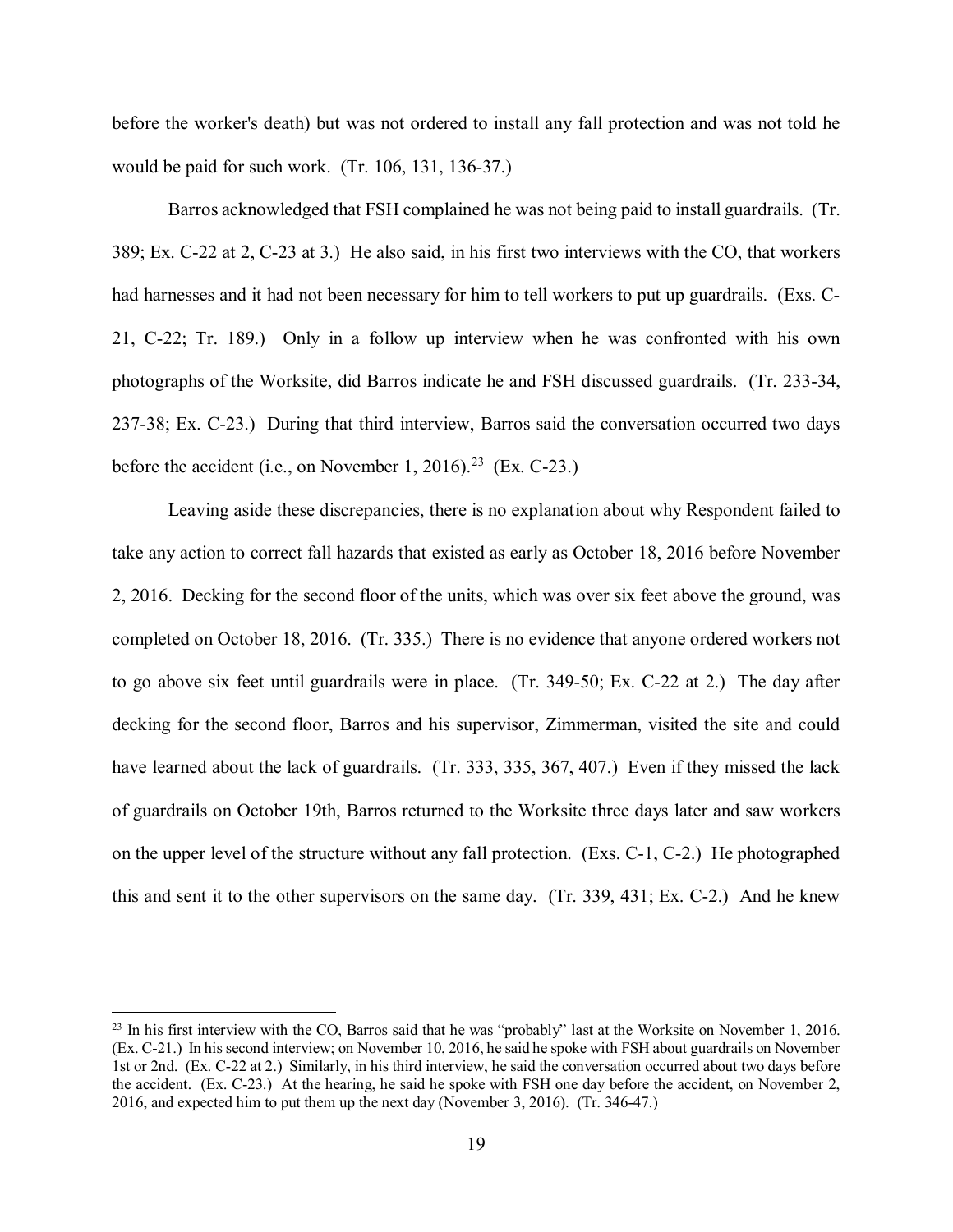that "guardrails or other appropriate fall protection had not been installed on the sides and edges of the walking/working surfaces" as of October 28, 2016. (Stip. M.)

 So, Barros knew fall protection was required, observed workers at heights above six feet photographs of such activity to multiple other supervisors. (Tr. 331, 337-39; Exs. C-1, C-23.) And yet there is no credible claim that anyone required appropriate fall protection until after a worker if guardrails had been installed or if the framing crew was using fall protection when he visited the Worksite on October 31, 2016.<sup>24</sup> (Tr. 409-10; Ex. C-1.) Nor did anyone else take steps at any were installed. (Tr. 350, Stip. O, R.) *See Sal Masonry Contractors, Inc.,* 15 BNA OSHC 1609, not using fall protection, went above six feet without fall protection himself, and distributed fell from the third floor. (Tr. 101, 105-6, 109-11, 345; Stip. O.) Zimmerman did not check to see point before the accident to ensure that workers would not be above six feet before the guardrails 1613-14 (No. 87-2007, 1992) (characterizing a violation as willful when employer knew guardrails had not been installed); *Fluor Daniel*, 295 F.3d at 1240 (conscious disregard found when employer knew of OSHA requirement and consciously and voluntarily choose to violate it).

 in the day on November 2, 2016. Even if Respondent believed that guardrails were going to be does any belief about what Respondent expected would happen mitigate its failure to say anything to the workers who remained exposed to the hazard after the accident. (Tr. 117, 216, 350, 352, Respondent makes no claim of any attempt to address the lack of fall protection until late installed on November 3, 2016, it does not explain why Barros went above six feet without fall protection when he arrived at the Worksite after the worker fell. (Tr. 117, 354; Stips. P, Q.) Nor 354; Exs. C-5, C-9.) *See Sal Masonry,* 15 BNA OSHC at 1613 (foreman's conscious decision to

<span id="page-19-0"></span> $24$  In his statement to the CO on November 10, 2016, Zimmerman indicated that he did not see fall protection when he was at the Worksite on October 31, 2018. (Ex. C-24.) At the hearing, he said he did not recall going into the structure on that day. (Tr. 411.) Ostrander was also at the Worksite but neither he nor Zimmerman directed FSH to build guardrails on October 31, 2016. (Tr. 111, 411.)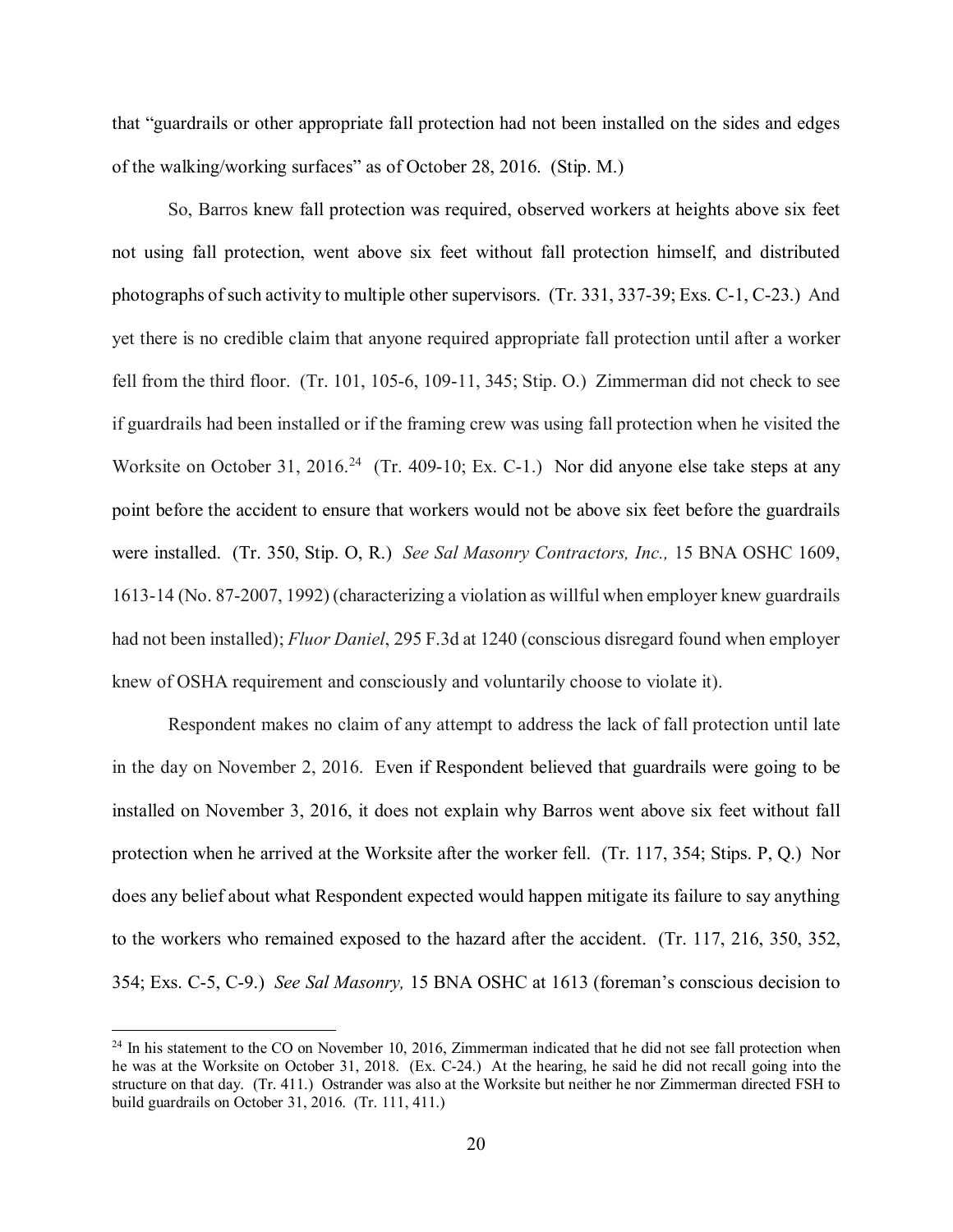continue work without guardrails establishes willfulness). *See V.I.P. Structures, Inc.*, 16 BNA and noting: "It makes no difference that the superintendent left it up to the employees to choose to do the unsafe work, instead of flatly ordering them to do it."). The supervisors' knowledge of the hazard and their failure to address it are imputable to Respondent. *See Branham Sign Co.*, 18 BNA OSHC 2132, 2134 (No. 98-752, 2000) (knowledge and conduct of supervisory employee may be imputed for the purpose of finding a violation willful); *Altor,* 23 BNA OSHC at 1465, 1467 OSHC 1873, 1875 (No. 91-1167, 1994) (affirming violation for failure to use safety nets as willful (supervisor's failure to use personal protective equipment is imputable).

 Respondent also argues that its actions were not willful because the general contractors, SunQuest Energy, LLC (SunQuest), did not remove it from Worksite for safety violations. (Resp't is "solely responsible for ensuring full compliance with all governmental safety and OSHA rules and regulations." (Ex. C-10.) Even if SunQuest attempted to contractually assume some long held that employers cannot contract away such responsibilities. *See e.g., Bianchi,* 490 F.3d with another party did not affect its liability for the violation). Respondent oversaw the creation of the hazard and was cited for exposing its own employees and those of its subcontractors to it.<sup>25</sup> Br. at 2, 13.) Respondent's contract with SunQuest specifies that Respondent will be "solely responsible for protecting its employees, subcontractors, laborers, suppliers" and that Respondent responsibility for Respondent's compliance with the Act, which it did not, the Commission has at 209; *Baker Tank Co*., 17 BNA OSHC 1177, 1180 (No. 90-1786, 1995) (employer's contract *S. Pan Servs*., 685 F. App'x. 692, 696-97 (11th Cir. 2017) (unpublished) (employer has a duty to

<span id="page-20-0"></span> $25$  This case does not involve a situation where the hazardous condition was created by some unaffiliated third party or where the cited employer lacked control to address the hazard. Adelo and FSH worked on Edwin Taylor's behalf to build the structure up to the point that fall protection was needed. Respondent retained general supervisory authority over the Worksite, including the authority to correct health and safety violations. (Stips. G, H.) *See McDevitt Street Bovis, Inc.,* 19 BNA OSHC 1108, 1109-10 (No. 97-1918, 2000) (an employer who creates or controls a cited hazard must protect its own employees and those of others "engaged in the common undertaking").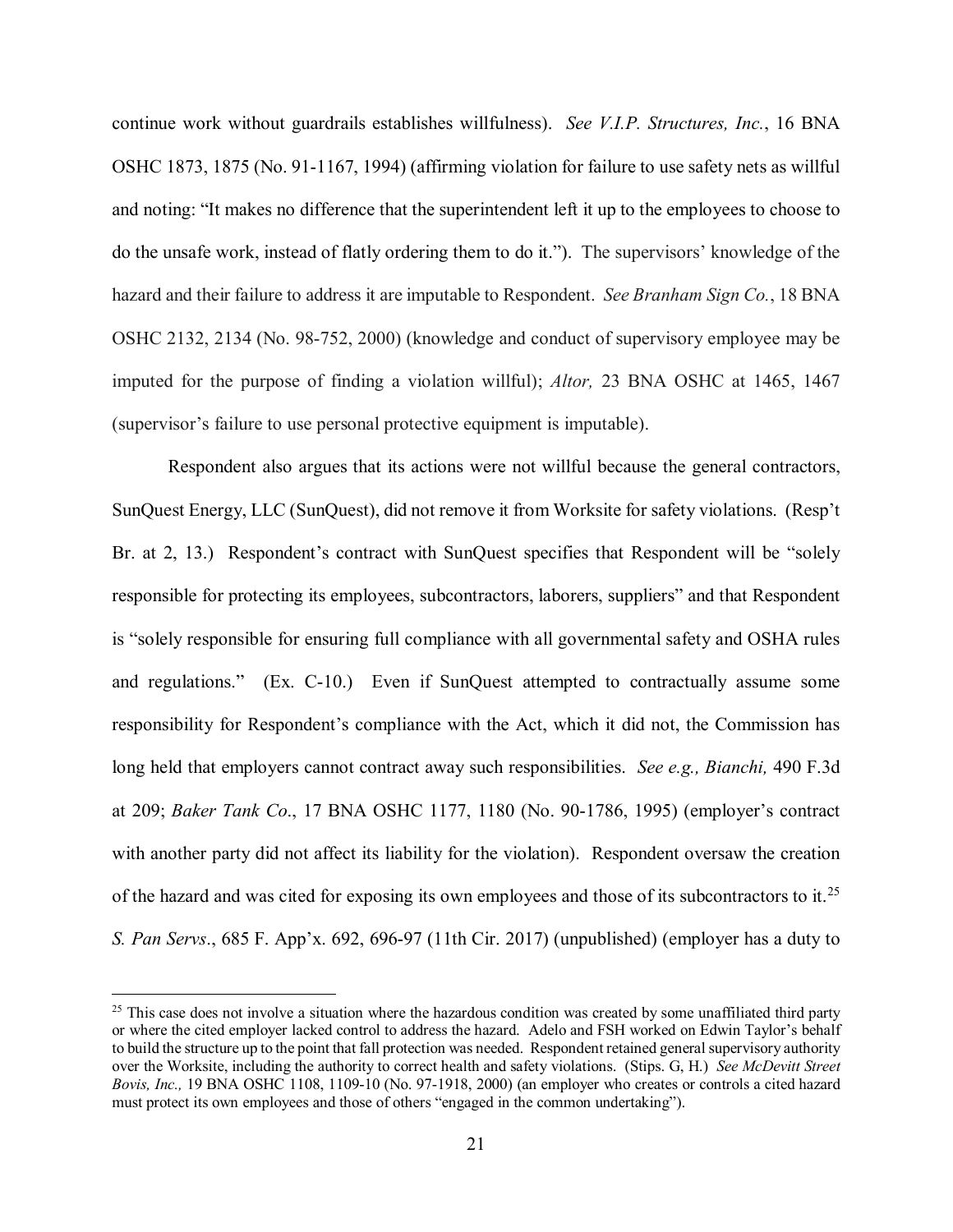comply with a standard when its own employees are exposed to the hazard). As the Commission personnel did not object." *Id.* at 1114. stated in *Jim Boyd Constr., Inc.,* 26 BNA OSHC 1109 (No. 11-2559, 2016)*,* "it is not 'objectively reasonable' for an employer to ignore a known requirement on the basis that third-party safety

 For the same reasons, Respondent's 2013 contract with Adelo does not alter Respondent's responsibilities for safety at this Worksite. [26](#page-21-0) (Ex. R-2; Tr. 324.) *See V.I.P.*, 16 BNA OSHC at retained Adelo to assist with the work it agreed to do for Sunquest. (Stip. E; Resp't Br. at 14.) Adelo, in turn, brought in FSH to assist with this work. (Stip. I.) FSH did not have a written contract with Respondent. Edwin Taylor had the authority to correct safety violations, including 1875 ("[r]esponsibility under the Act ... rests ultimately upon each employer"). Respondent those related to fall protection at the Worksite, regardless of whether Respondent or a subcontractor directly employed the exposed workers. (Stip. G, H.) Further, neither Adelo nor FSH agreed to relieve Respondent of its obligation to provide a safe workplace for its own employees. (Ex. R-2.)

 not preclude a willful characterization. *Anderson Excavating & Wrecking Co*., 17 BNA OSHC Barros went to the upper level and took photographs without wearing fall protection and did not direct the workers he observed on the upper level who were also unprotected to leave the structure. direct the workers he observed on the upper level who were also unprotected to leave the structure. (Tr. 337-38, 350-51; Exs. C-2, C-5.) *See V.I.P.*, 16 BNA OSHC at 1875 (employers have a Finally, Respondent points to actions it took after the worker fell as evidence that the violation should be serious rather than willful. (Resp't Br. at 15; Ex. C-26.) This evidence does 1890, 1891, n.3 (92-3684, 1997), *aff'd*, 131 F.3d 1254 (8th Cir. 1997). On the day the worker fell,

-

<span id="page-21-0"></span> $26$  The contract does not refer to the Worksite. (Ex. R-2; Tr. 464-65.) Patton explained that each project was handled into evidence or give it to the CO during her investigation. (Tr. 465.) with separate purchase orders. (Tr. 464-65.) Respondent did not introduce the purchase order related to the Worksite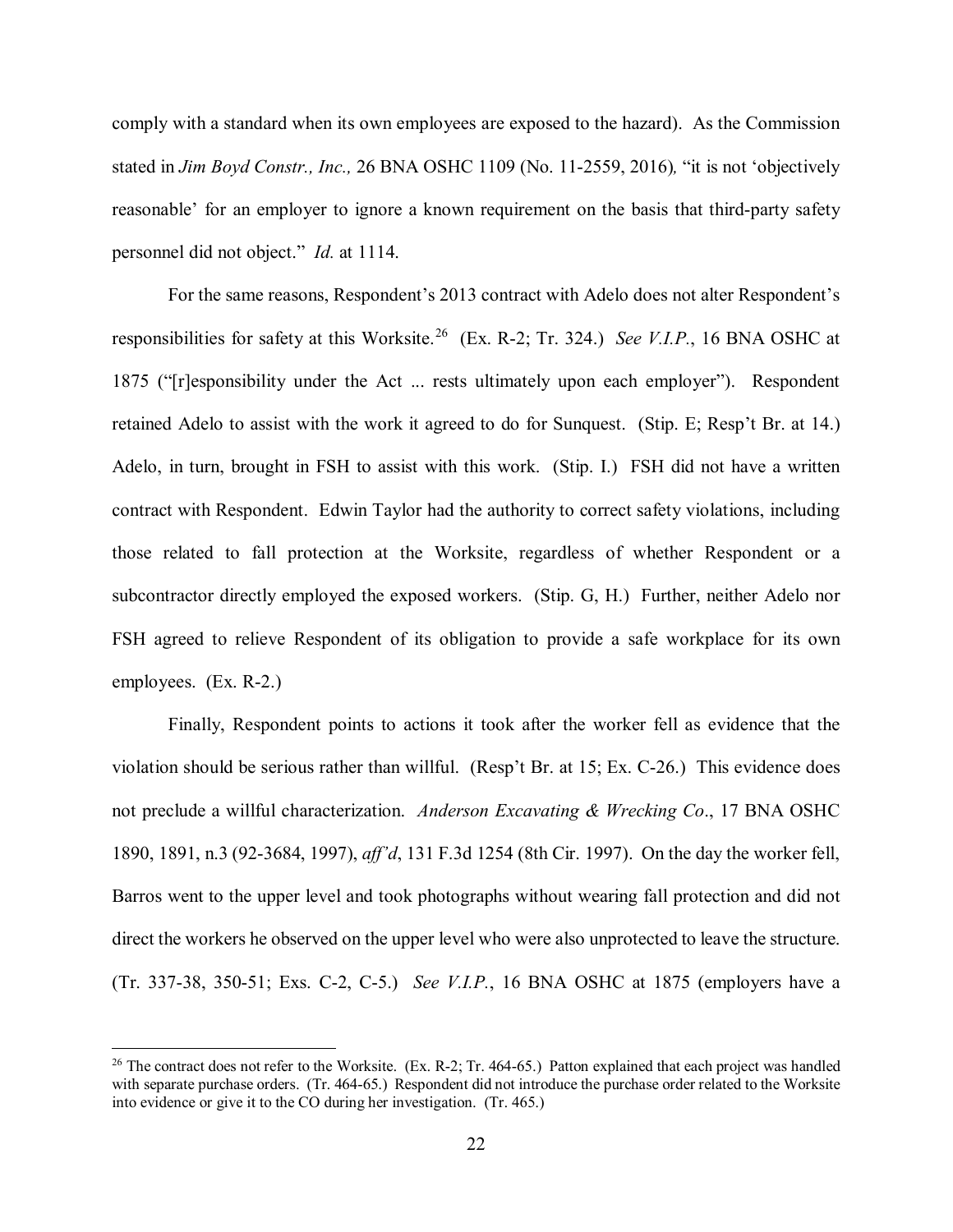responsibility to ensure workers do not put themselves in unsafe positions). While Barros says he fell, the CO still observed fall protection hazards on her second site visit on November 10.<sup>27</sup> (Tr. 175, 178-79, 199-201; Exs. C-12, C-15, C-17, C-19.) *See A. Schonbek & Co., Inc.,* 9 BNA OSHC standard willful when the machine was used after an amputation). So, Respondent's post-injury actions are not sufficient to characterize the violation as serious instead of willful. *See Caterpillar,*  17 BNA OSHC at 1733 (willfulness finding not obviated by inadequate abatement efforts). directed FSH to build guardrails with the available materials on November 3rd after the worker 1189, 1191 (76-3890, 1980), *aff'd,* 646 F.2d 799 (2d Cir. 1981) (finding a violation of guarding

 An employer need not act with malice or specific intent to violate the Act. *Anderson,* 17 cited standard but allows work to continue over some period without the requirement being met. *Sal Masonry*, 15 BNA OSHC at 1614. In *Sal Masonry*, the employer argued that its violation was not willful because it specifically tasked someone with building guardrails. *Id*. The Commission concluded that this argument lacked merit because although the supervisor knew guardrails were required, he failed to ensure the guardrails were actually put in place. *Id*. Likewise, in the present (7th Cir. 1998); *Jim Boyd,* 26 BNA OSHC at 1111 (affirming a violation of trenching standard as BNA OSHC at 1894. The Secretary can show willfulness by proving an employer is aware of the matter, Respondent knew the requirement, knew it was not being complied with, could have corrected it, but repeatedly failed to do so*. See Caterpillar, Inc. v. Herman*, 154 F.3d 400, 402 willful when employer knew the requirements and choose not to follow them).

<span id="page-22-0"></span> $^{27}$  FSH indicated that another component of the guardrail system was not available at that time and never arrived. (Tr. 138-39.)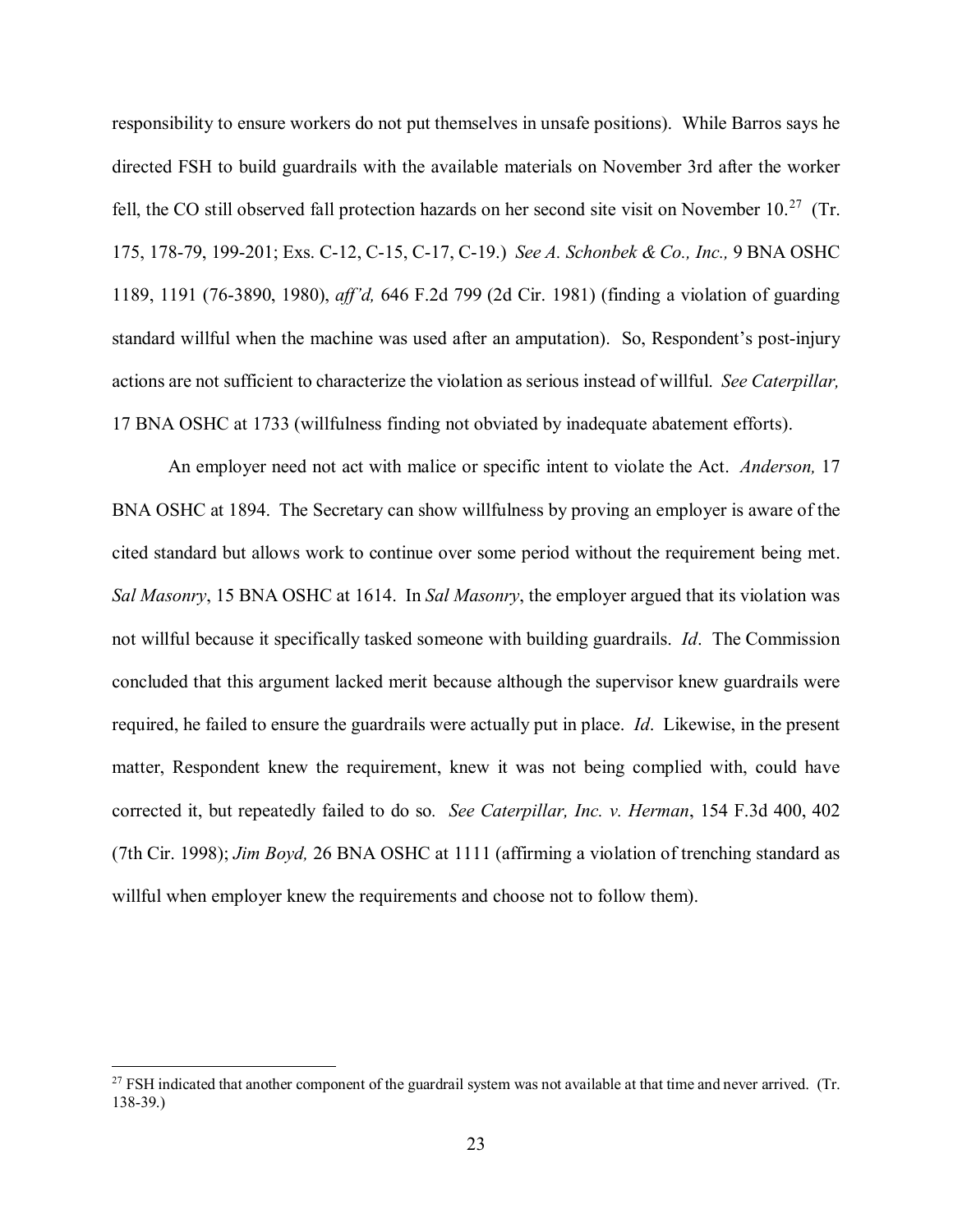#### **II. Penalty**

<u>.</u>

 employer's good faith, and its prior history of violations. *Compass Envtl., Inc*., 23 BNA OSHC 1132, 1137 (No. 06-1036, 2010), *aff'd*, 664 F.3d 1164 (10th Cir. 2011). When the Citation was issued, the maximum statutory penalty for a willful citation was \$126,749. Section 17(j) of the Act requires the Commission to give due consideration to four criteria in assessing penalties: the size of the employer's business, the gravity of the violation, the

 (Sec'y Br. at 40; Sec'y Reply at 6.) *See Eric K. Ho,* 20 BNA OSHC 1361, 1379 (No. 98-1645, the gravity of the violation is high and the hazard was both capable of, and did, result in a worker's death. (Sec'y Br. at 40.) Respondent counters that it should receive reductions for: (1) having (3) its safety history. (Resp't Br. at 11-12, 17-19.) The Secretary argues that the maximum penalty should be imposed for the violation. 2003) (consolidated) (an extreme lack of good faith may warrant the assessment of the statutory maximum penalty), *aff'd sub nom*., *Chao v. OSHRC,* 401 F.3d 355 (5th Cir. 2005). He argues that fewer than twenty employees; (2) having an effective safety and health management system, and

 of "high" gravity with a greater probability of an accident considering the number of people at the First, as to gravity, the undersigned agrees with the CO's assessment that the violation was Worksite and the amount of time the Worksite lacked guardrails or other appropriate fall protection. (Tr. 258-59.)

at the start of OSHA's investigation.<sup>28</sup> (Tr. 259, 437; Stip. D.) However, the Secretary argues that no reduction is appropriate, because the violation was so willful and severe. (Tr. 259-60.) Even Turning next to the size factor, Respondent had between fourteen and sixteen employees when a proposed penalty is appropriate for the gravity of an offense, size may still be taken into

<span id="page-23-0"></span> $^{28}$  The parties stipulated that: "Respondent had fewer than 25 total employees at the time of the incident." (Stip. D.)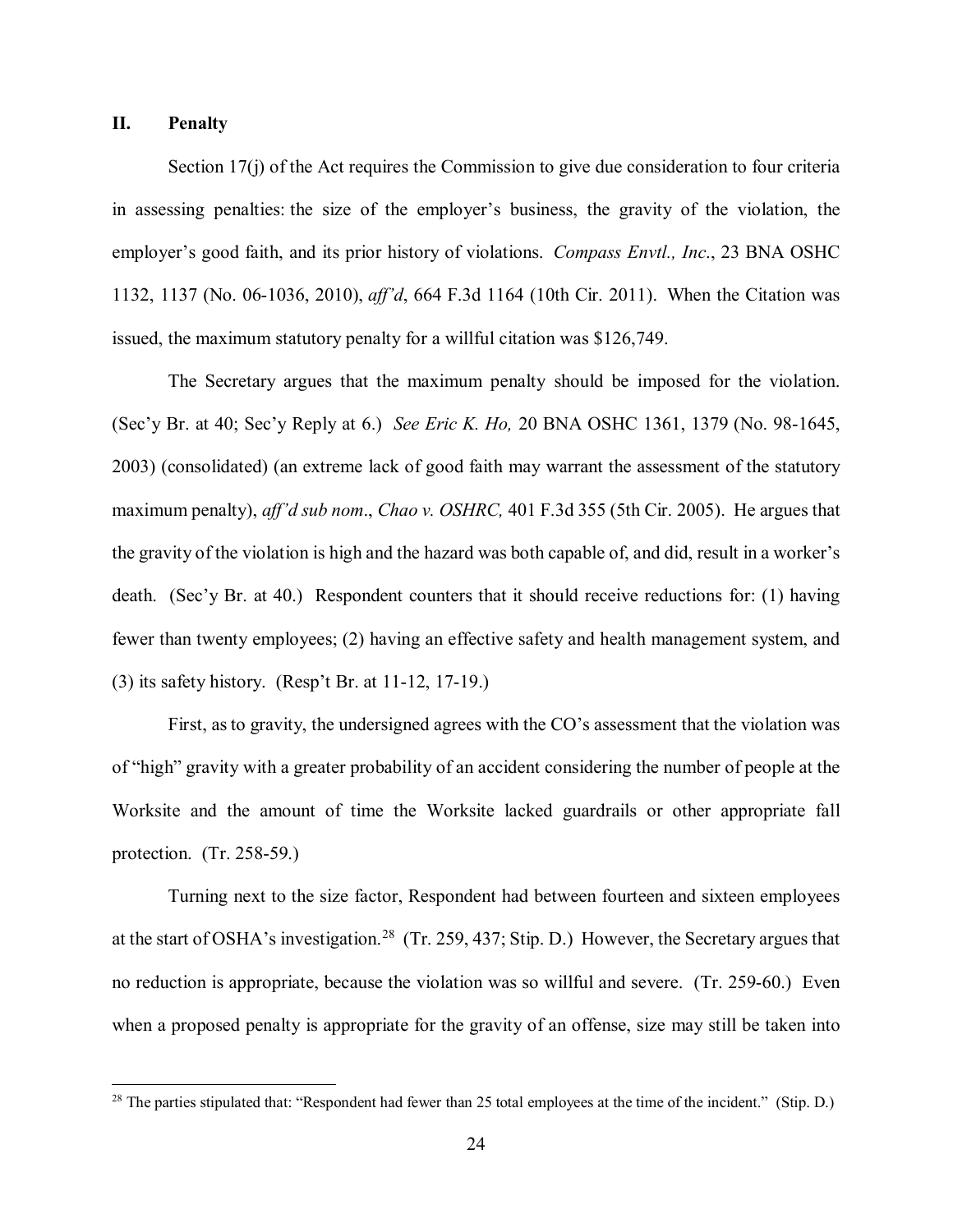consideration to avoid destructive penalties for small employers that make significant efforts to come into and remain in compliance. *Colonial Craft Reproductions, Inc.,* 1 BNA OSHC 1063, OSHC 2105, 2109 (No. 10-1055, 2014) (affirming violation as willful and giving reduction for failings and took steps to prioritize safety despite its small size. (Ex. C-26; Stip. R.) For example, and inspections. (Tr. 241, 457; Exs. C-22, C-26.) Accordingly, the gravity-based penalty should 1064-65 (No. 881, 1972); *Bardav, Inc., d/b/a Martha's Vineyard Mobile Home Park,* 24 BNA size); *Jim Boyd*, 26 BNA OSHC at 1115 (same). After the accident, Respondent recognized its a dedicated person starting to specifically focus on safety violations in the photographs routinely sent to supervisors through Buildertrend. (Tr. 457.) Respondent also required additional training be reduced by 20% to \$101,399.20.

 As for the other penalty factors, the undersigned finds that no reduction is warranted. aspects of it, in the context of fall protection, it cannot be considered an effective program. Supervisors knew the requirements but failed to address hazards. (Tr. 172; Ex. C-11.) Multiple supervisors knew or could have known of the hazard and yet failed to act. *See Elliot Constr. Corp.*, reduction for good faith). reduction for good faith).<br>In terms of Respondent's history, there were no records of OSHA inspecting Respondent While Respondent had elements of a safety program and showed some evidence of enforcing 23 BNA OSHC 2110, 2119 (No. 07-1578, 2012) (finding, in connection with a willful violation, that cooperation during the inspection and other efforts were insufficient to support a penalty

 history is neither positive nor negative. (Tr. 260.) So, neither an increase nor a decrease in the prior to November 3, 2016. (Tr. 241, 260.) As Respondent had not previously been inspected, its penalty is warranted for Respondent's history.